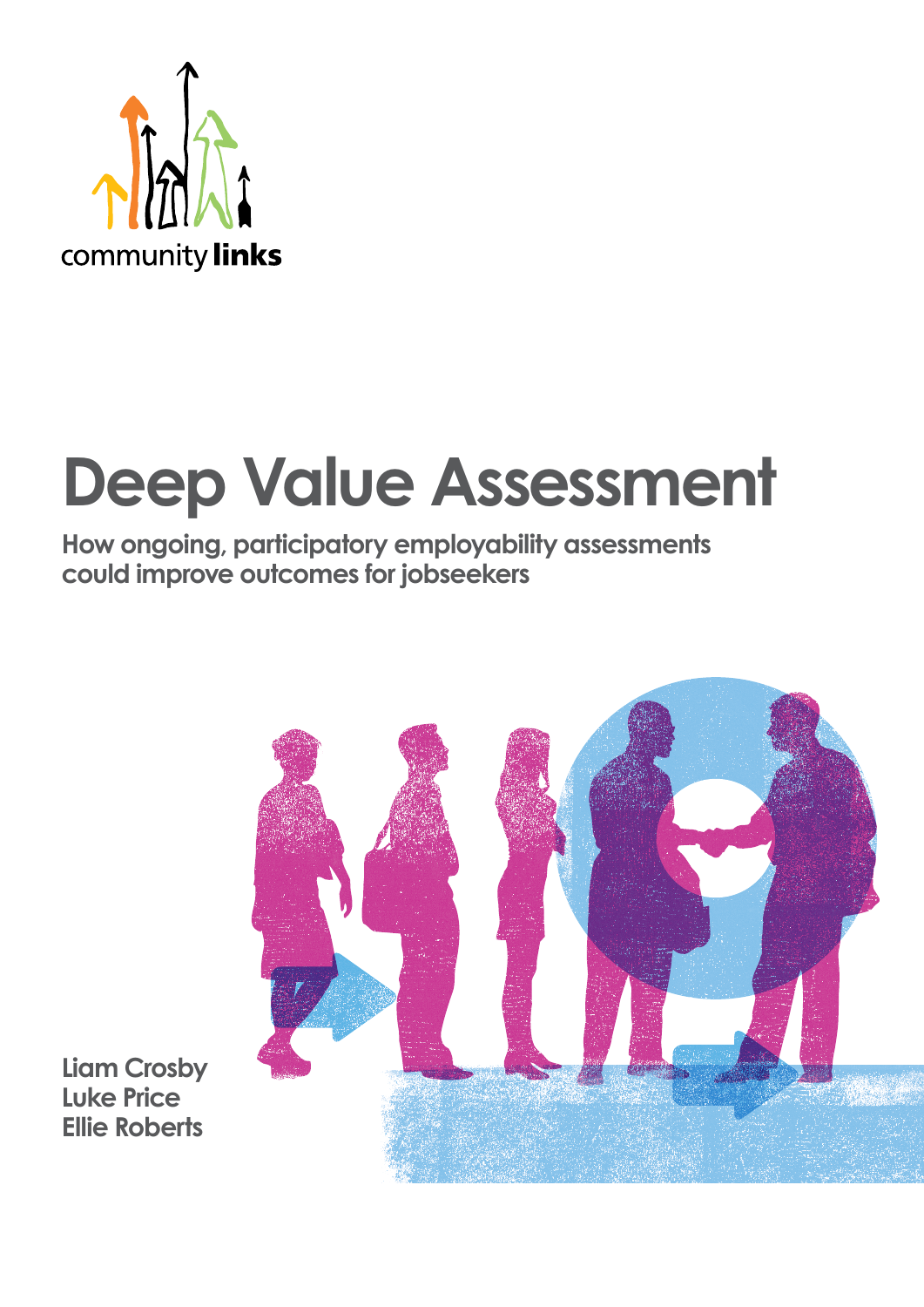# **Acknowledgements**

Community Links would like to thank the Hadley Trust for financially supporting us to undertake research and policy work in this area. Special thanks go to trustee Philip Hulme for his valued input on this project.

Many thanks also go to past and present members of Community Links policy and research team including Ben Robinson, Will Horwitz, Athena Lamnisos, WeiHsi Hu and Maeve McGoldrick. We are grateful to everyone at Community Links and other organisations who have supported the project at various points, including in the development phases, helping to recruit research participants, hosting focus groups and providing valued feedback on the report and recommendations.

Most of all, thank you to the residents of east London who contributed their time and shared their stories with us.



# **Community Links**

Our purpose is to champion social change. We pioneer new ideas and new ways of working locally and share the learning nationally with practitioners and policy makers. As a result, we are recognised as national leaders in regeneration and social policy

© Community Links 2014

Registered Charity Number 1018517

All rights reserved. No part of this publication may be reproduced, stored in a retrieval system or transmitted in any form, or by any means (electronic, mechanical or otherwise) without the advance consent, in writing, of both the copyright owner and the publisher. However, brief passages may be reproduced for non-commercial or training purposes provided the source is acknowledged and the publisher is informed.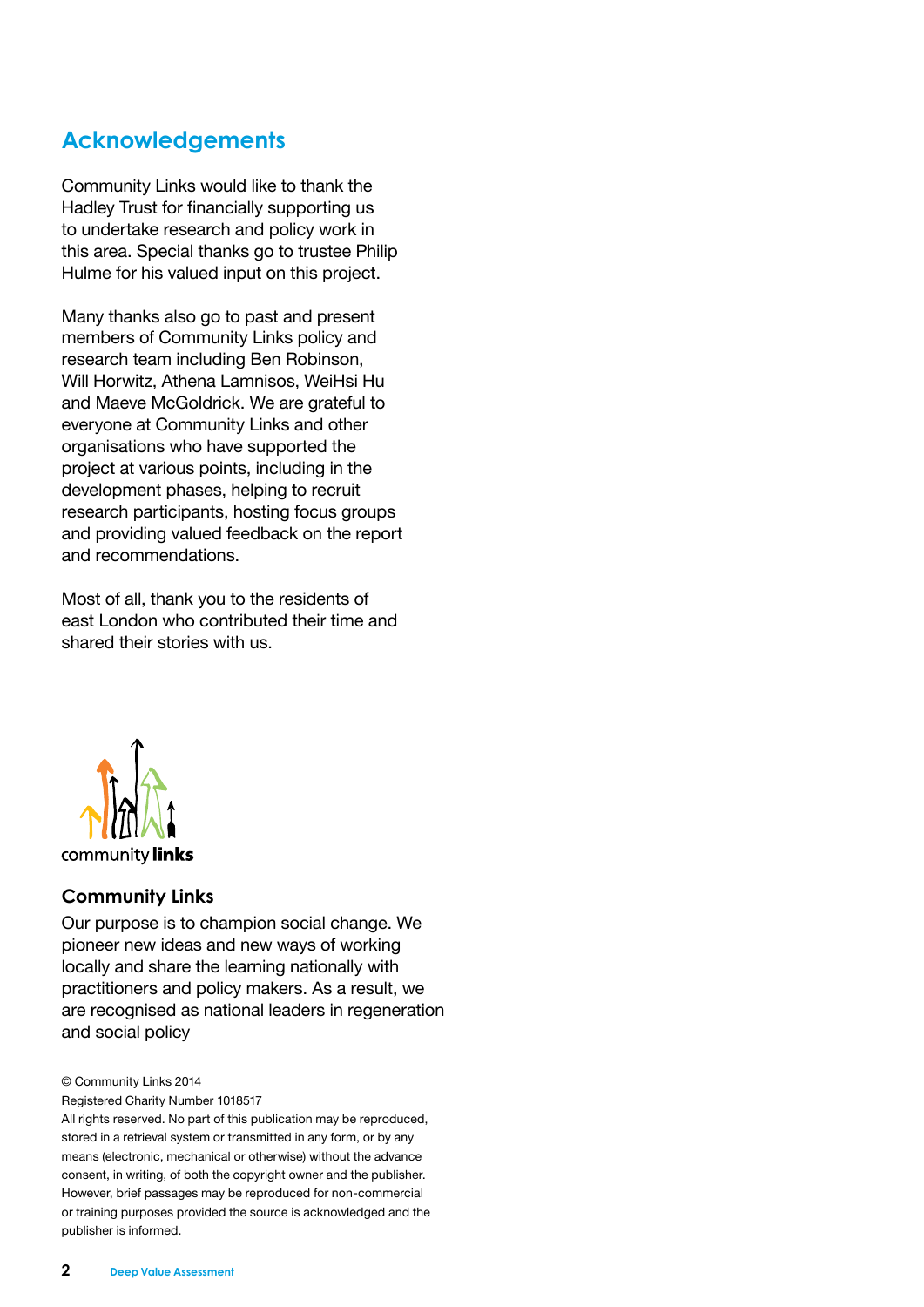# **Contents**

| <b>Summary</b>                                              | 4  |
|-------------------------------------------------------------|----|
| <b>Introduction</b>                                         | 9  |
| <b>Background</b>                                           | 11 |
| <b>Important factors for high quality assessment</b>        | 15 |
| <b>Four areas for improving</b><br>employability assessment | 17 |
| <b>Processes</b>                                            | 17 |
| <b>Partnerships</b>                                         | 20 |
| <b>Staff</b>                                                | 22 |
| <b>Relationships</b>                                        | 24 |
| <b>Conclusions and Recommendations</b>                      | 26 |
| <b>Bibliography</b>                                         | 30 |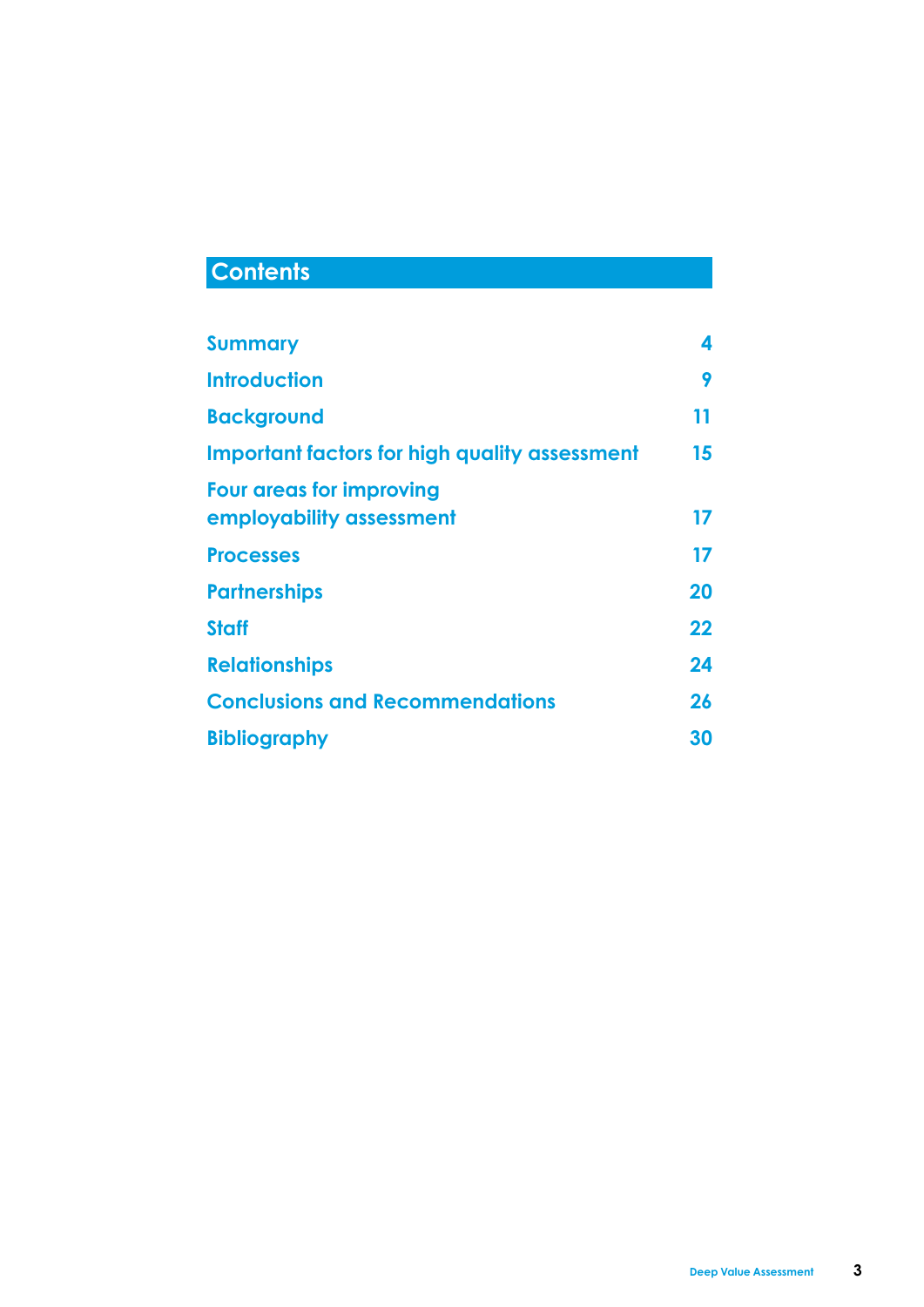# **Summary**

Every public service relies on effective assessment – to target resources, determine eligibility, and ensure people get the best service possible. Properly understanding jobseekers' needs and abilities is crucial to the success of employment support services in helping people into long-term, sustainable jobs. It allows employment support services to be tailored and responsive to jobseekers' widely varying situations, but it also has the potential to ensure they feel valued, and are understood as empowered individuals actively contributing to their own progress towards work.

Jobseeker assessment serves several purposes for jobseekers: from determining benefit eligibility to tailoring employment support packages. This report looks at employabilityfocused assessments, which are primarily about ensuring quality employment support. Such assessments are essential for deciding what support jobseekers need, determining what externally-contracted provision they are sent to, setting payment levels for external providers, and setting conditionality requirements on a jobseekers' claim.

Every year, Community Links works with thousands of jobseekers through our employment and training service and our benefits advice service. We undertake assessment of jobseekers in each of our services and use this to tailor the support that we provide. We also see the consequences of failing to properly assess jobseekers: claimants who come to us after they've been sanctioned often say their sanction was due to conditions being attached to their claim which were unsuitable for their personal circumstances.

These experiences have prompted us to look in-depth at how to improve the way jobseekers' needs and abilities are assessed. We conducted interviews and focus groups with benefit claimants and staff at a range of jobcentres and Work Programme providers across east London. We have complemented this with a review of literature analysing assessment in other sectors.

This report presents the key findings from this work. We plan to follow-up our research with a wider assessment of the role of jobcentres and employment support services.

# **A new approach to employability assessments**

The research highlights a clear need for change in the way assessment is carried out. On the basis of our findings we have developed two key principles underpinning a new approach to assessing employability. Both of these ultimately rely on advisors having more time to work:

#### **Firstly, assessment should be an ongoing**

**process.** To get an accurate, in-depth picture of a jobseeker's situation requires continually updating the assessment. Our research has shown that attempts to segment customers upfront into different 'streams' of support are unlikely to be successful, as successful assessment relies on a strong, trusting relationship to be built between advisor and jobseeker over time. It is important that advisors have the time and resources to build these relationships and use them to continuously assess needs and tailor support appropriately.

# **Secondly, jobseeker assessment should take more account of jobseekers own**

**perspectives.** Jobseekers understand their own needs and abilities better than anyone. They should be put on a more equal footing with their advisors, to allow them to actively contribute to their assessment and thus shape their support offer. A more participatory assessment would also encourage employment support to include a consideration of jobseekers' strengths and abilities, instead of just addressing their barriers and needs. Focusing on understanding what the customer can do - and wants to do - would encourage them to build on their strengths, and help prevent a decrease in confidence.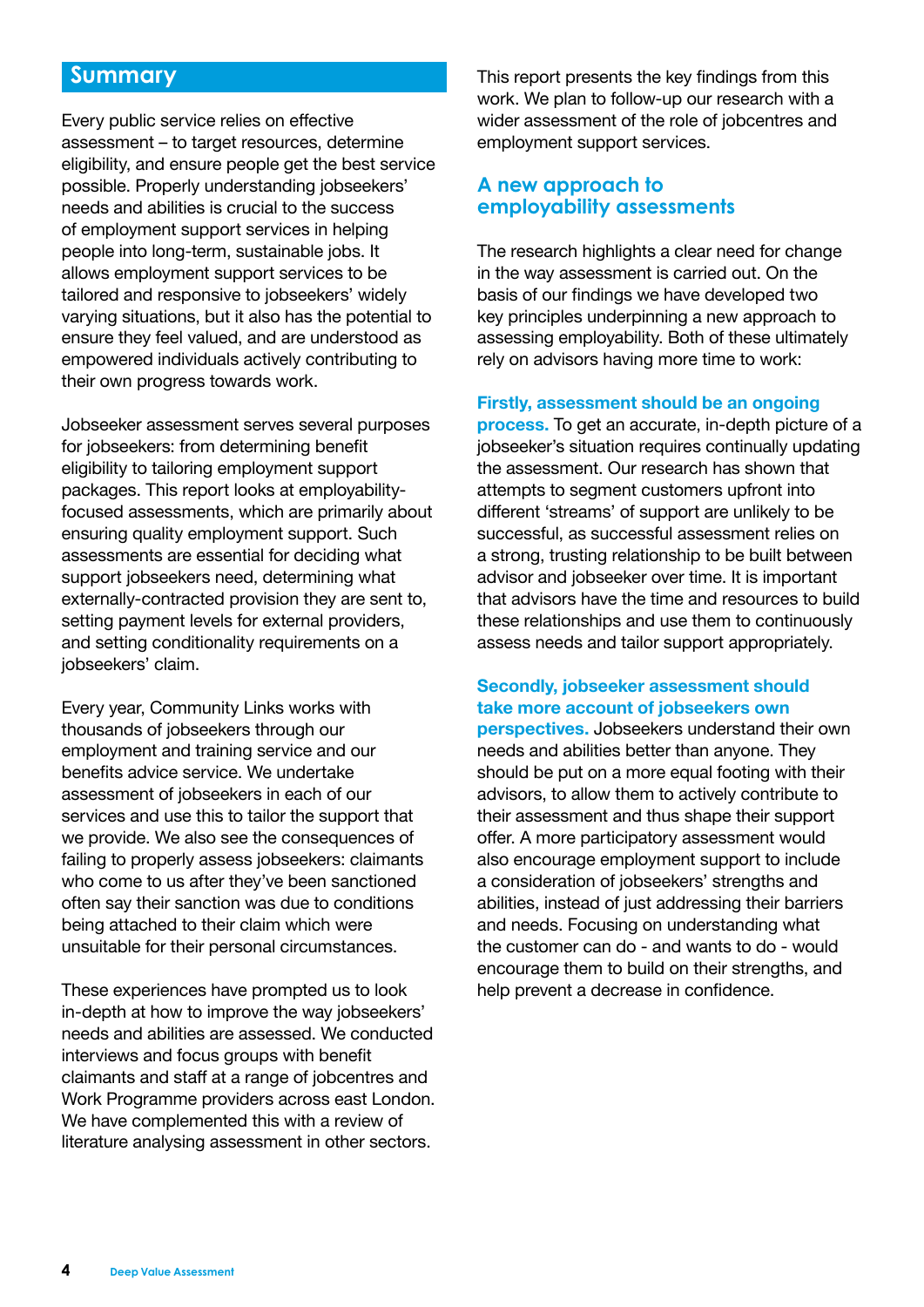# **Four areas for improvement**

This research has highlighted four areas in which these principles can be put into practice. If we got these areas right, customers would receive more accurate assessment and consequently better support; employment support providers could also achieve better results.

# **Processes and tools**

The process of assessment is crucial. Jobseekers told us there were big differences in the way assessments are being carried out. Some were assessed at the start of their claims, others felt they were unaware they had been assessed until further down the line. Most felt that not enough quality time was taken up-front to understand their situation. People appreciated ongoing assessment. Processes which involved regularly checking in on progress were popular.

The tools that are used also matter. People feel disempowered by formulaic, 'tick-box' assessment tools which remove the human, personal aspect of relationships with advisors. Jobseekers are very aware of their own needs and abilities, and they know when these are not being understood by employment support providers. Advisors and jobseekers alike expressed frustration about how information from assessments can be lost – because of poor IT systems which are unable to record all necessary information, or because processes are not in place to share information between providers.

A target-driven culture within provider organisations makes it difficult to undertake objective assessment of needs. Staff can feel constrained about how they assess people's needs when they are aware of targets based on how many people should receive particular forms of support. Finally, improving assessment processes will not help unless there are adequate support offers in place afterwards. Many respondents highlighted how, while there was good provision in place for many, those with the largest and most complex barriers found it harder to receive appropriate support.

**1. Assessments should be reviewed and updated on an ongoing basis**, so that claimants' changing circumstances are properly understood, and decisions about forms of support are made accordingly.

a) Guidance should make clear that the Claimant Commitment must be a live document which coaches and jobseekers can update when necessary, rather than only at infrequent reviews.

b) Information from a range of sources should be used to update assessments. In particular feedback from internal or external providers of specific support (such as workshops, training courses) should be fed through and properly documented so that it can be referenced and utilised by advisors.

**2. JCP and Work Programme providers should move towards a more collaborative, participatory form of assessment.** The Claimant Commitment offers a good example of this and its forthcoming evaluation should ask jobseekers the extent to which they feel they could influence their commitments. Based on this evaluation, additional staff training and guidance should be put in place to ensure claimants are meaningfully inputting into their assessments.

**3. Assessment of jobseekers should take more of a strength-based approach.** This would involve focusing more on people's abilities, rather than just their barriers to work. Guidance should be developed to ensure the Claimant Commitment focuses on such strengths, and these should inform what types of support people are offered.

**4. At a basic level, tools and systems must be able to collect the range of situations and present these in an ongoing way.** JCP and WP providers should review their systems for collecting and recording customer information to ensure that information about barriers such as homelessness, childcare and transport are always collected and always used to inform ongoing support.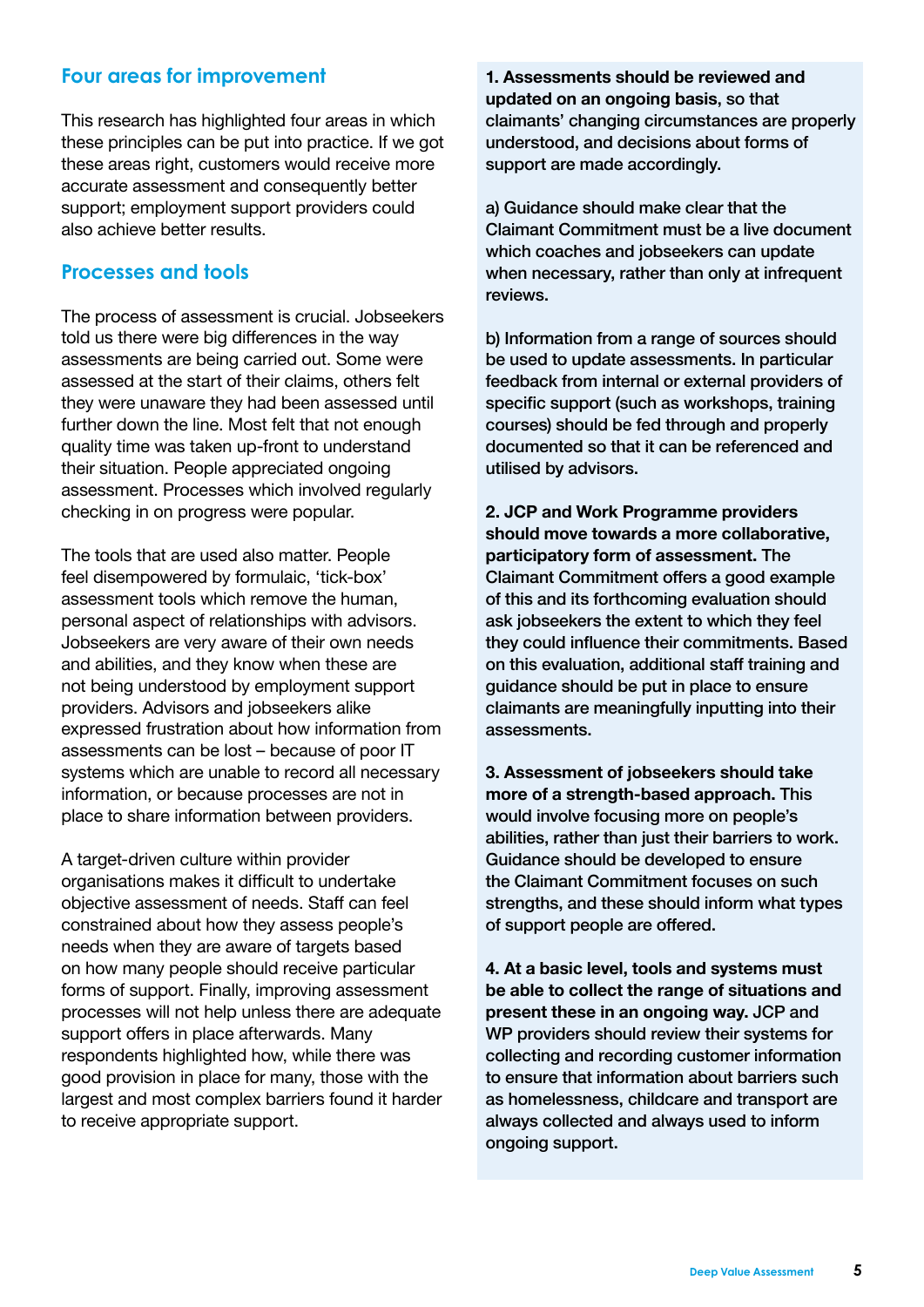# **Partnerships**

In a complex employment support system with many organisations and contracted services, strong partnerships are essential. Staff from both JCP and Work Programme providers are keen to strengthen partnerships with each other, but are currently stymied by the perennial problems of information-sharing systems and time pressures.

Similarly, staff are very aware of the benefits of working more with local voluntary and community organisations, but a lack of time stops them being able to do so effectively. Improved communications between different providers of employment support would allow assessments to be updated even as jobseekers are passed between different provider organisations. This should avoid having to repeat the assessment, which can feel disempowering for jobseekers.

**5. Information about customers' strengths, abilities and barriers should be shared** between JCP and WP advisors, to smooth out assessment processes and avoid duplication. This includes sharing documents such as the Claimant Commitment, something recommended by the Oakley review of Jobseeker Sanctions. In the long-term, this should also include data sharing agreements; in the immediate term, JCP advisors should ask customers for permission to send key information to WP providers upon referral.

**6. 'Warm handovers' should be implemented** between JCP and contracted employment provision, so as to minimise duplication of assessment. Aligned and improved Customer Management Systems, together with data sharing mechanisms, can help with this.

**7. 'Lead advisors' should ensure that staff at all levels can network and build a good working knowledge of available local provision to refer to**. Once customers have been referred to internal or contracted provision, advisors should stay in touch with the provider and use evaluative information to further improve assessment of the customer's strengths and needs.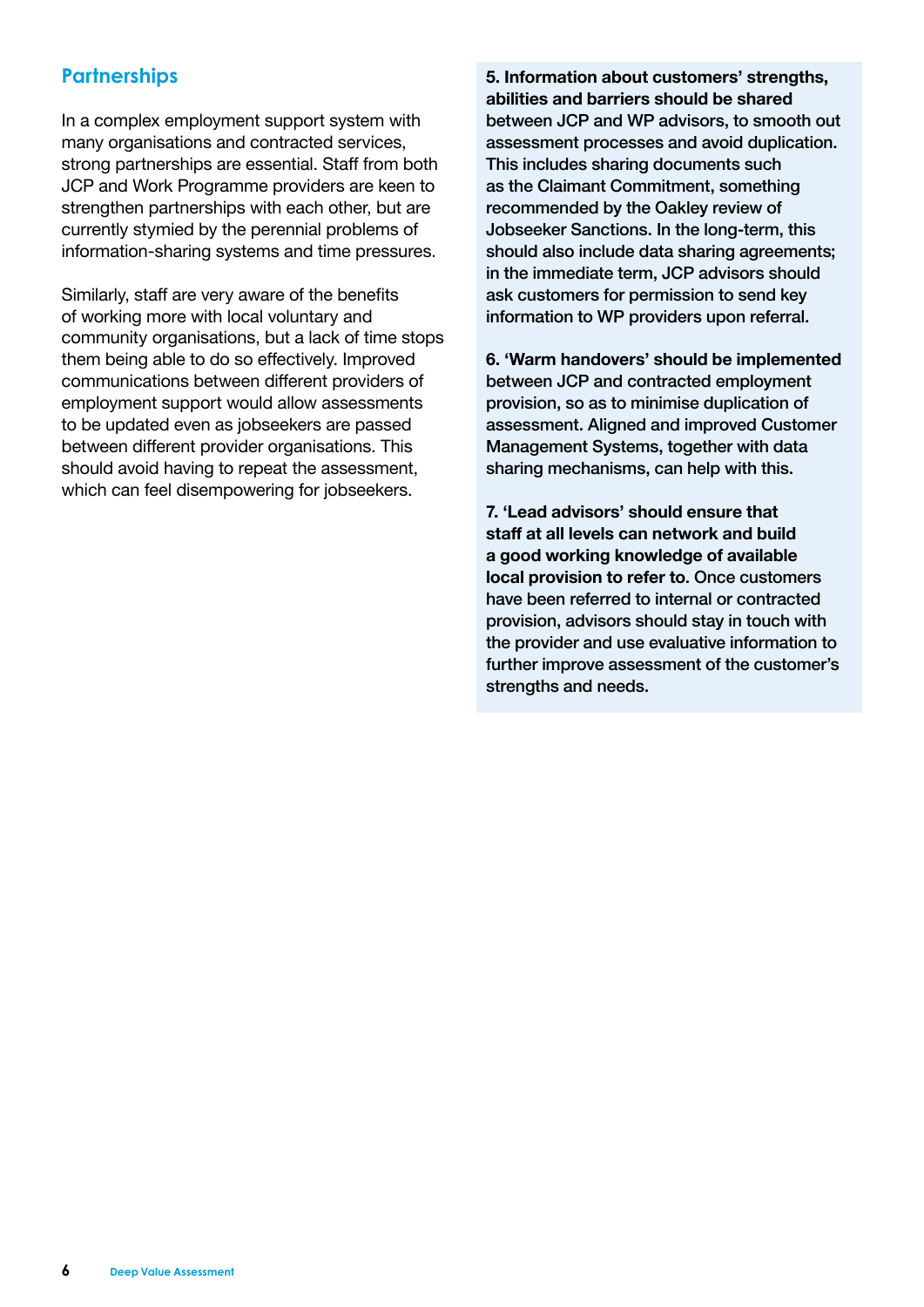# **Staff**

Frontline staff are key to ensuring assessment works. Currently a lack of time and resources, can often means advisors are unable to provide the thorough and on-going assessment claimants require.

The research showed that advisors are keen for more training, both to be able to use assessment tools more effectively and be able to develop the strong relationships that encourage disclosure and enable strong assessment to take place.

Specialist lone parent and disability advisors are no longer a common feature of jobcentres, and instead it seems that steps have been taken to ensure that all advisors have a broad understanding of the barriers jobseekers face when looking for work, including more complex and specialist issues. Whilst the introduction of advisors who have specialist knowledge of certain issues as part of the JCP Social Justice Agenda is welcomed, the research showed that more could be done to ensure that groups with unique circumstances and needs – such as lone parenthood – are properly catered for.

**8. JCP and WP providers should provide additional training to encourage staff to undertake ongoing assessment of customers' strengths and needs**

a) JCP should receive further guidance about the discretion they can use in their approach with jobseekers, and the importance of proper and full assessment to enable such an approach to be taken.

b) Some of this training should focus on enabling staff to handle more sensitive and specialist issues that may arise through assessments. Advisors identified as supporting specialist needs through the JCP Social Justice agenda are welcomed, but they must be trained properly and competent at supporting other members of the team on these issues.

c) JCP and WP providers should ensure they facilitate uptake of such training and should utilise feedback from customers to identify staff who might benefit from training in assessment.

**9. Jobcentres and Work Programme providers alike should appoint 'Lead Advisors' for specific areas** (such as disabilities, mental health, etc).

a) Other advisors should feel confident to ask for support from these individuals and given time to seek appropriate advice.

b) These lead advisors should be responsible for building partnerships at district level to allow for good understanding of different customer groups' needs, strengths and barriers, as well as local referral options and means of providing support.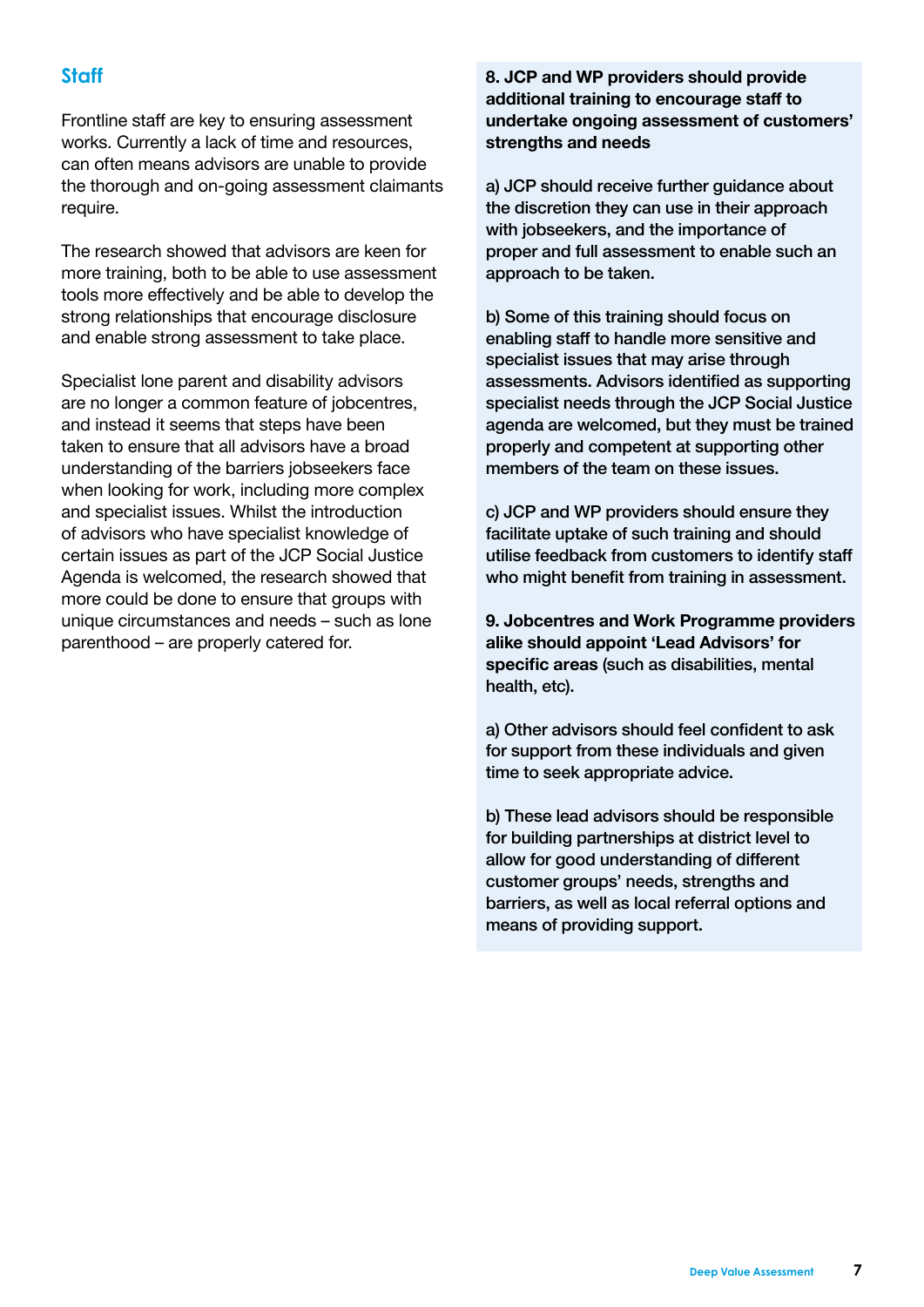# **Relationships**

Deep Value relationships between jobseekers and their advisors are essential. The term 'Deep Value' captures 'the value created when the human relationships between people delivering and using public services are effective' (Bell and Smerdon 2011). Jobseekers were very clear about how strong, trusting relationships are crucial to encouraging disclosure of information. Community Links has previously written about how 'strong human relationships between public servants and clients can nourish confidence, trust and self-belief', making it more likely that information will be shared and that problems will be uncovered (Council on Social Action 2009). Giving advisors the time and discretion to create these relationships and to interact with customers on a human level would lead to much more accurate and ultimately useful assessments. Some current practices, such as group inductions to some employment programmes, prevent these relationships from forming. However, the recent introduction of the Claimant Commitment in JCP has the potential to really change the culture and encourage much stronger relationships to be built and used for assessment.

Jobseekers find that the one-sided nature of employment support can be a real barrier to developing strong relationships and to revealing their own needs and strengths. Participatory approaches to assessment, by which jobseekers can be involved in an equal and reciprocal relationship with professionals and work together to get things done, can encourage the formation of these relationships. Making sure jobseekers feel ownership over their assessment, and that they can build a strong, trusting relationship with a personal advisor is crucial. Adopting a more participatory also ensure that customers are informed about assessments that have been made and their implications.

10. In order to allow for more empowering, participatory ways of doing assessment, **advisors and jobseekers should be encouraged to develop stronger, Deep Value relationships.** This should make jobseekers more likely to disclose strengths and barriers, and to improve overall assessment.

a) Changes which may enable the development of such Deep Value relationships should be trialled - including allowing jobseekers to choose which advisor supports them; or reducing advisors' responsibility for enforcing conditionality.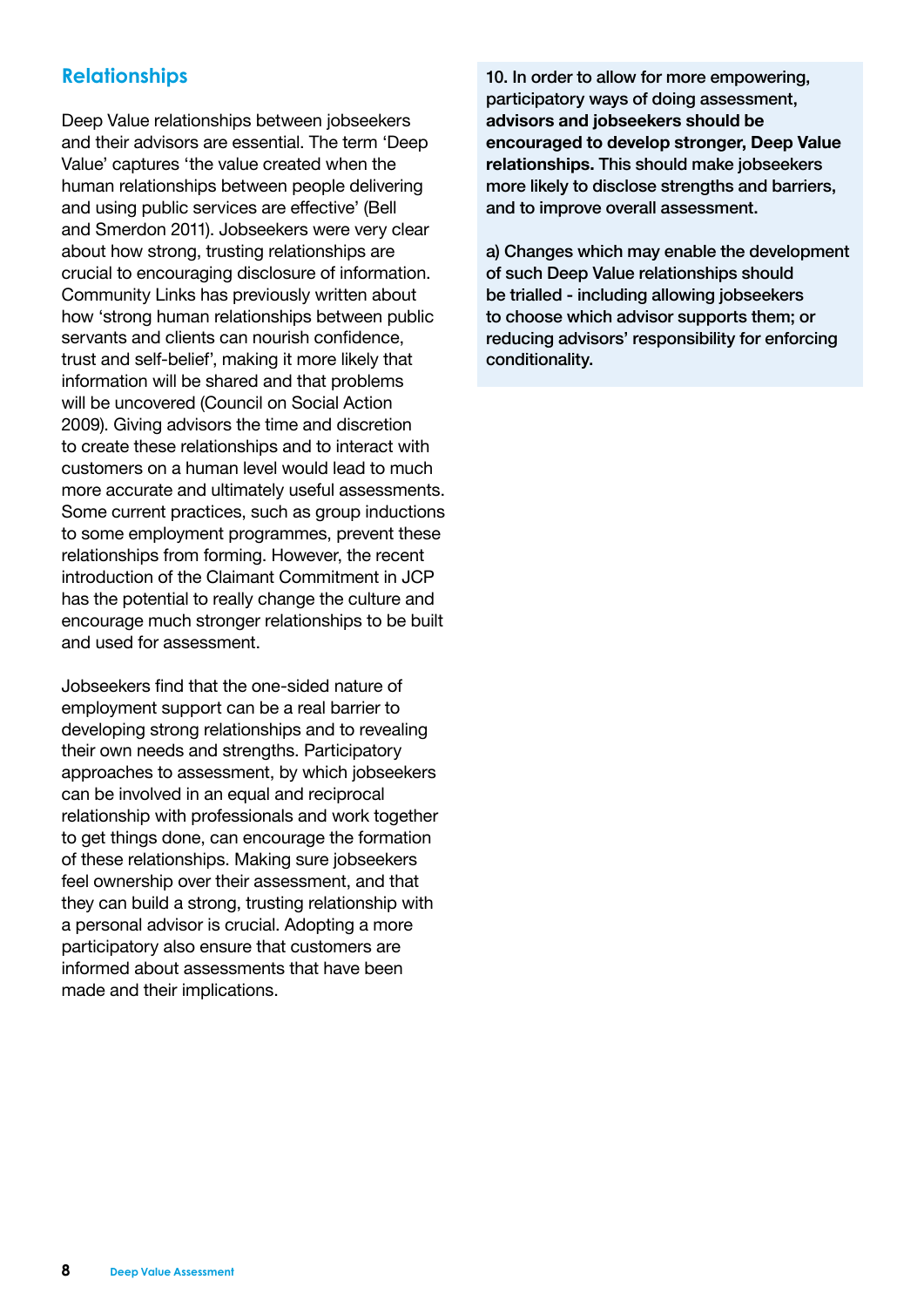# **Introduction**

Every public service relies on effective assessment. Assessment is used to target resources, determine who is eligible for support and to ensure people get the most appropriate service possible. Evidence from across many different areas of public service – including older people's care, nursing, and the employment support sector $1$  – shows that it plays a fundamental role in making services effective and successful.

Services for unemployed people are no exception: assessment is used for determining eligibility for out-of-work benefits, for targeting resources, identifying those who need the most support, and tailoring employment support services to individuals' needs. This report focuses on employability assessment: understanding jobseekers' needs and abilities as part of supporting them into long-term, sustainable work. It does not look at assessment of eligibility for benefits.

This report explores how current employability assessment processes are working and develops suggestions for their improvement. Based on research with jobseekers and employment support advisors, it looks at four aspects of current assessment practice and makes recommendations for how employability assessment could be improved. This report does not seek to explore the process for segmentation in detail – rather we focus on the types of relationship and processes which currently exist and explore how they could be improved for the benefit of all involved.

Community Links works with thousands of jobseekers every year through our employment and training service and our benefits advice service. We undertake assessment of jobseekers in each of our services and use this to tailor the support that we provide. We see the consequences of failing to properly assess jobseekers: claimants who come to us after they've been sanctioned often say their sanction was due to conditions being attached to their

claim which were unsuitable for their personal circumstances. We also understand how challenging it can be to carry out full in-depth assessments when there is little time or flexibility in the scope of contracts to do so.

Social security for working-age people has become increasingly work-focused over the past two decades. People in a wide range of situations – including those with disabilities, young children or with other barriers to work – are expected to engage in "work-focused activity'' in return for state benefits. As a result, jobseekers with very different backgrounds and in very different situations are increasingly expected to move towards the same goal.

Currently however, far too many of the people facing the greatest barriers to the labour market remain unemployed for far too long. The Work Programme is continuing to fail jobseekers who face the largest barriers to entering work, and Jobcentre Plus (JCP) has introduced new programmes for people who have still not found a job after two years on the Work Programme.

Effective assessment of jobseekers' needs and abilities is key to addressing this problem and ensuring the success of employment support services in helping people into sustainable jobs. Just as diagnosis in health provision is fundamental to deciding what form of treatment should be given, effective employment support relies on properly understanding jobseekers' barriers. No matter how well-designed the support received, if it does not reflect jobseekers' strengths and recognise the barriers they need to overcome, it is unlikely to be successful in moving people towards the labour market.

Approaches to assessing jobseekers in the UK have been increasingly criticised in recent years. Several organisations have argued for new approaches to assessment that are holistic, simpler and occur earlier in the process.<sup>2</sup> The

2 For example, Shaw Trust (2013) have argued that a key part of future disability employment service must be "a simple triage assessment of customers' employability and holistic needs, to ensure they are directed to the most appropriate employment support programme". The Employment-Related Services Association (2013) recommended, based on a consultation of 90 of their members, that a needs assessment should be introduced on day one of a jobseeker's claim. It should be made up of 10-15 questions and co-designed by

<sup>1 (</sup>Challis et al, 2004), nursing (Blackburn et al, 2004), or the employment support sector (Coleman and Parry 2011; Bimrose et al 2007; Productivity Commission 2002)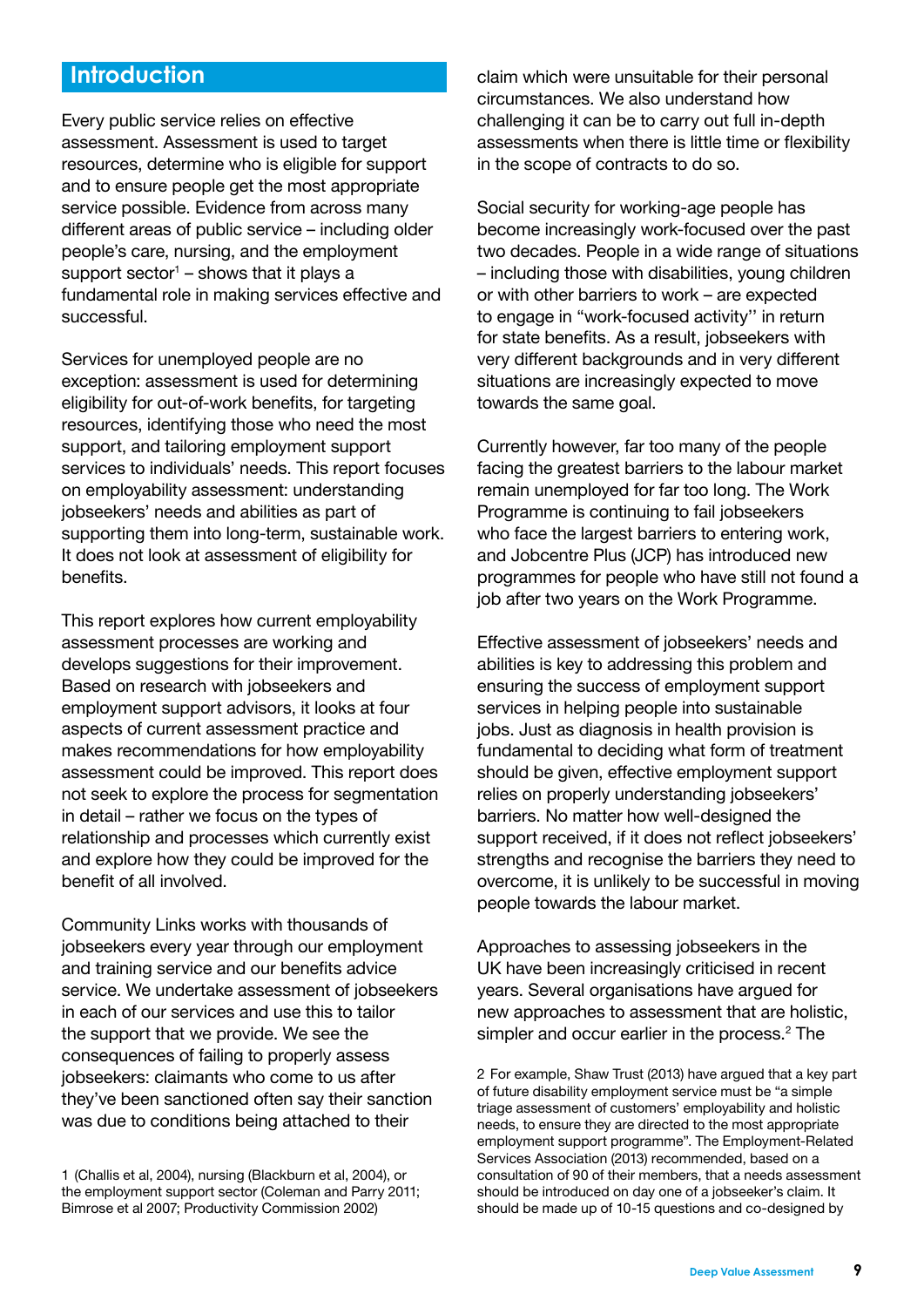Work and Pensions Select committee (2014) have criticised the quality of the Department for Work and Pensions' (DWP) assessment practices. They recommended that more ongoing assessment should be undertaken and that regular updates are passed from Jobcentre Plus to contracted providers. Hitherto DWP has segmented claimants based on their benefit history which, although a relatively blunt instrument, has been easy to apply. The Work and Pensions Select Committee, among others, has recommended that this is replaced with a segmentation tool which would estimate how far from the labour market each claimant is and thus triage them into different streams of support.

There have been several recent attempts by DWP to improve assessment tools which identify claimants' barriers to employment. Various segmentation tools have been trialled with little success. Whilst not explicitly an assessment tool, the recently introduced Claimant Commitment (formerly the Jobseekers' Agreement) outlines the job seeking actions a claimant must carry out while receiving Jobseekers' Allowance (DWP, 2013). The ongoing introduction of the Claimant Commitment is underpinned by a policy intent to change the relationship between employment advisors and claimants – giving jobseekers more space to input into their assessments and action plans. However, there remains little clarity about which approach works best to assess claimants' barriers, or how best to change assessment practices in order to improve the overall system.

The next chapter sets out the background: looking at what lessons can be taken from different approaches to employability assessment, and from assessments outside of the employment sector. From the literature, we identify four areas which could be changed to improve employability assessment practices:

JCP and Work Programme providers. Meanwhile NCVO have recognised that a "significant shift" is required in order for back-to-work support to meet the needs of those with the largest barriers (Suleiman, 2014). They recommend that an "early and detailed assessment" of jobseekers strengths and needs occurs within JCP and before referral to contracted employment support. This assessment should be used to determine the type of programme that claimants are placed on. Policy Exchange (Miscampbell 2014) echoes this and recommend that a reformed JCP undertake assessment early on, using data from other sources (such as social services, education, etc.) wherever possible.

processes; partnerships between providers; staff; and relationships. Experience from other sectors shows that all of these are essential to ensuring that specific, individualised needs are met and that employment provision is tailored accordingly.

The following chapters then report on findings from our primary research, looking in depth at each of these four areas in turn. Our findings show that experiences of assessment vary somewhat between jobseekers, yet across the board it appears that time and resources are key to making employability assessment work.

Our evidence points to two other ways to improve assessment: ensuring that it is ongoing, and increases jobseeker participation in assessment. The final chapter sets out practical recommendations for how these changes could be brought about.

# **Methodology**

Our research consisted of interviews and focus groups with benefit claimants and staff at a number of Jobcentre Plus (JCP) branches and Work Programme (WP) providers across East London.

We conducted 18 interviews and six focus groups with individuals at different stages in their employment support journey. The four key groups were:

- $\bullet$  Individuals currently being supported by the JCP who had not yet found employment
- $\bullet$  Individuals who had been supported into work by the JCP in the past six months
- $\bullet$  Individuals currently being supported by the WP who had not yet found employment
- **Individuals who had been supported into work** by the WP in the past six months.

We also conducted two focus groups with advisors; the first with local Jobcentre Plus staff and the other with local Work Programme providers. These focused primarily on the role, process, and effectiveness of assessment. Finally we undertook interviews with five JCP and Work Programme managers.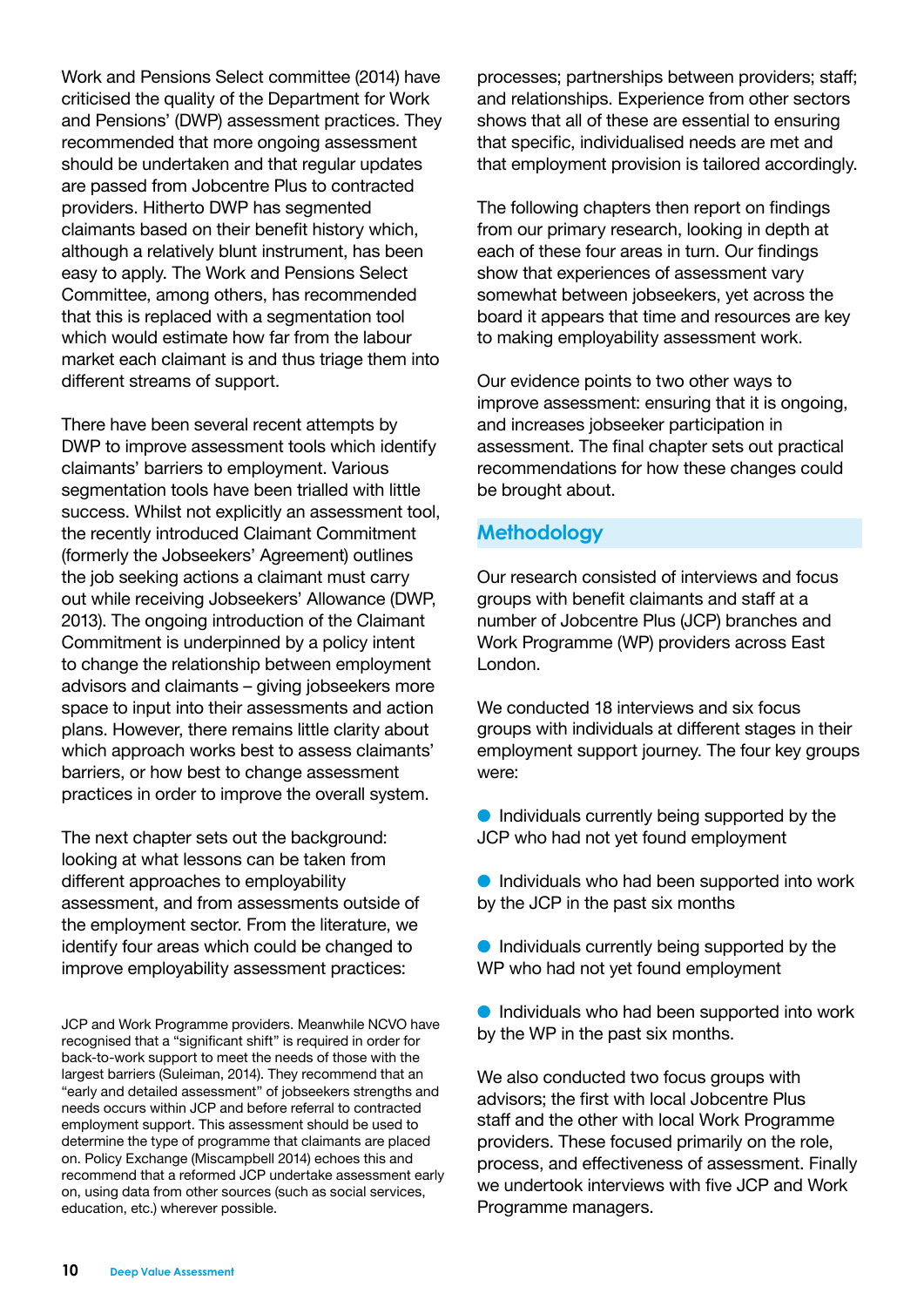# **Background**

Employability assessment is used for a number of different purposes including targeting resources at those who need the most support; tailoring employment support services to individuals' needs; and for setting conditionality upon benefit recipients' claims. This section includes a brief summary of the way assessment is currently applied in job centres and the Work Programme. It then seeks to draw lessons from the analysis of some of the different assessment approaches or tools used in employment and other sectors. It concludes by drawing out four key factors we believe should be addressed in order to improve assessment for jobseekers.

# **Current jobseeker assessment practices**

#### **Jobcentre Plus**

Employability assessment currently happens at several different points for jobseekers. When someone initially 'signs on' with JCP they attend a work-focused 'new claimant interview' which lasts about 40 minutes. At this interview, the advisor builds up a picture of the customer's abilities, skills, experience and the barriers preventing them from finding work. Based on this assessment, an agreement is made as to what they will do to help themselves to get work, which is recorded in the recentlyintroduced Claimant Commitment (formerly the Jobseekers' Agreement) and is used to set conditions on their benefit claim. It is intended that the Claimant Commitment is updated at least every three months; and further assessment potentially occurs when the customer is referred to other programmes or support. The Claimant Commitment has begun to make assessments more participatory.

#### **Work Programme**

After one year of claiming out-of-work benefits<sup>3</sup>, a jobseeker is referred to the Work Programme. Jobseekers are segmented into different Payment Groups, primarily on the basis of age or benefit

3 In most cases this happens at one year, though some sets of jobseekers are referred more quickly to Work Programme than others.

type, which effectively sets the level of support that Work Programme providers are paid to give them. This relatively crude 'streaming' approach does not accurately build-up a picture of a claimant's needs, let alone their strengths and aspirations.

The Work Programme is contracted using a prime contactor and sub-contractor model. Prime providers will often have the first contact with customers before they are referred to other subcontractors, primes will often undertake a brief assessment to determine what kind of support customers need and whether a specialist provider would be useful.

The Work Programme operates with a 'black box' approach which gives providers much flexibility to design their programmes based on their own expertise and specialisms, and contract elements of delivery to other well-placed organisations rather than delivering specified services. As such, there are no pre-defined assessment processes once jobseekers join the Work Programme. Instead, providers are free to assess customer needs and abilities and arrange an appropriate programme of support in any way they wish. However, official guidance states that assessment should be conducted at an early stage.

# **Differences in approaches to employability assessment.**

A huge range of different approaches to assessing jobseekers' needs have been attempted in the UK and internationally. These vary in a number of ways:

#### **1. The overall 'aim' of the assessment.**

Employability assessments differ in their overall purpose, and this has a strong effect on how they operate. Some assessments focus on segmenting jobseekers into different programmes of support or different payment levels for outsourced services. The Australian JSCI tool (see Box pg. 13) is a good example of a tool focused on segmentation. On the other hand, some forms of assessment – such as the Core Self-Evaluation Scale (see Box pg. 13) – do not necessarily aim to segment people but are rather used to inform provision of support in a more ongoing way. Tools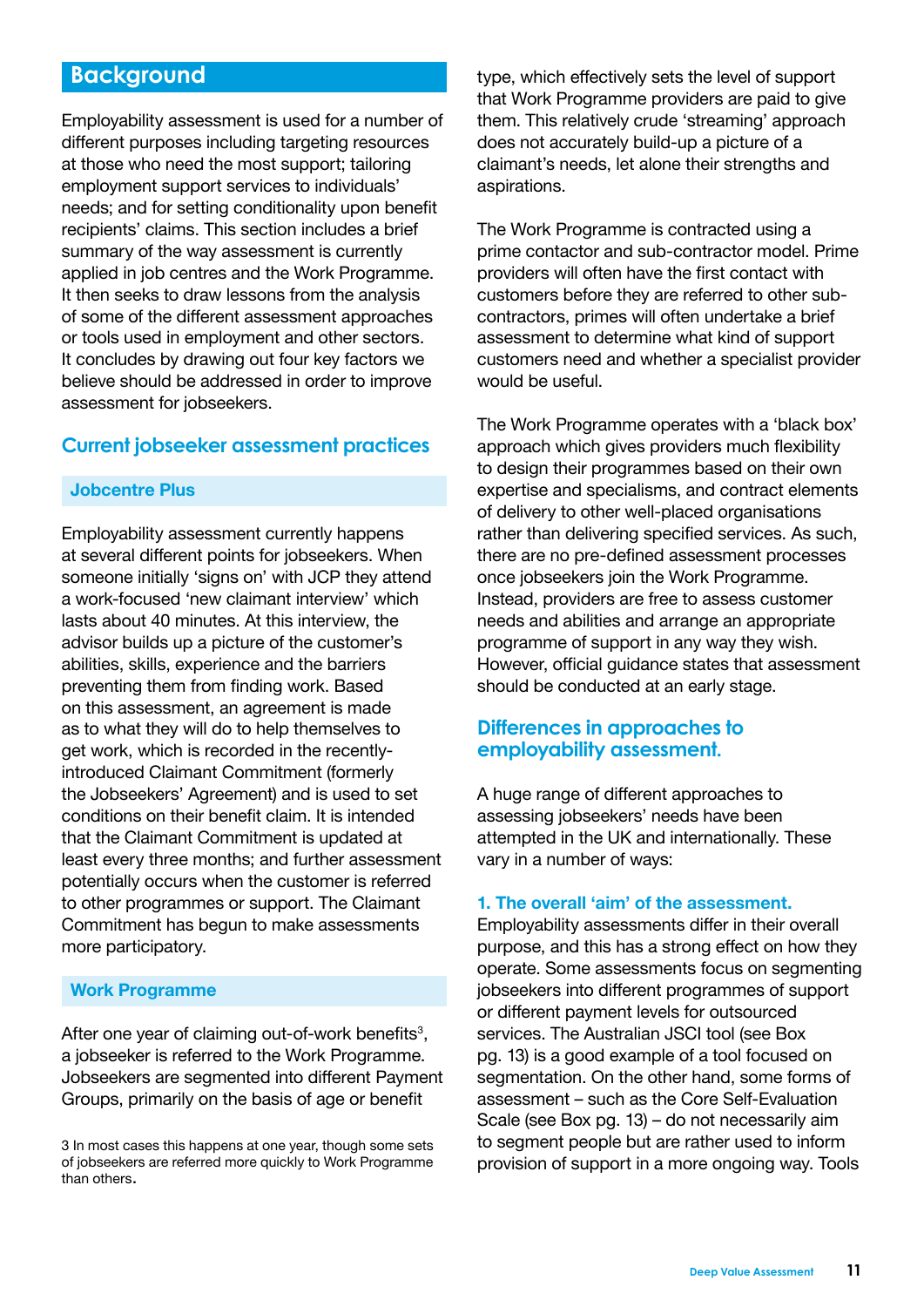# **Danish Employability Profiling Toolbox**

#### **What it aims to do**

The Danish Employability Profiling Toolbox aims to identify suitable support for individual jobseekers by utilising a set of four tools, with input from both advisors and the jobseekers.

#### **How it works**

The process can be broadly split into two stages. The first stage involves a preparation leaflet for the jobseeker that details their rights and responsibilities, a public assistance record with an overview of the jobseekers' employment history and a 'job barometer' that measures the likelihood of them finding employment in the following six months. The job barometer has an accuracy of 66%, thus making it comparable to Irish and British statistical tools (O'Connell et al, 2012).

The second stage uses all of the information from the first stage to inform a meeting between the personal advisor and the jobseeker. To supplement this, a dialogue guide is provided to help the interview focus on five key themes: the jobseekers perspective on

the labour market, their qualifications, their personal skills, their financial situation and networks, and their health (EPT, 2005).

A segmentation process then allocates the jobseeker into one of five groups, indicating the intensity and type of support required.

#### **Strengths and Weaknesses**

The process uses a wide range of information and is designed to allow flexible assessment; for example the weighting of each topic in the interview will depend on information garnered from the other tools. However, the EPT produces significant documentation, which places great time pressures on advisors, and its success is difficult to measure (Larsen & Birgitte, 2011).

# **Key learning**

Multi-method approaches such as this that utilise a range of tools provide an opportunity to conduct an in-depth assessment that is tailored depending on particular characteristics. The statistical element must not be used in isolation, but instead supplements other tools to ensure specialised assessment.

which do not aim to segment people into different streams of support tend to be able to incorporate a more iterative approach to assessment.

# **2. The extent to which advisor discretion**

**is allowed.** Assessment tools can be seen as lying along a continuum between following strict rules that bind advisors at one end, and allowing complete advisor discretion at the other (Coleman and Parry, 2011). Tools can be developed that support advisors to use their own judgement: for example the Danish Employability Profiling Toolbox allows advisors to weight different parts of the assessment tool differently, depending on which they see as most relevant to the customer. Without allowing some advisory discretion, it can be hard for 'rules' to be devised which are complex enough to recognise the diversity of need among jobseekers (Bimrose et al, 2007).

# **3. The extent to which the tool relies on statistics rather the personal approaches.** Statistical modelling approaches gather data from

various sources and use it to predict the length of time that a claimant may remain unemployed, or the likelihood of a particular intervention working. The best-known statistical assessment tool for jobseekers is the Australian Jobseekers Classification Instrument (JSCI, see box pg 13), the potential of which has been briefly explored in the UK (Matty, 2013). In general, statistical modelling approaches struggle to achieve high rates of success (Bimrose et al 2007), and the results of early misclassification can be harmful for jobseekers who receive inappropriate support. There are also concerns as to advisor buy-in; in a randomised control trial, Behnke et al (2007) found that advisors tend to ignore the tool and rely wholly on their own judgement which illustrates the importance of appropriate incentives to ensure advisor buy-in.

Some tools build on the idea that strong human relationships make it more likely that information will be shared and that underlying issues are identified. Community Links has written about the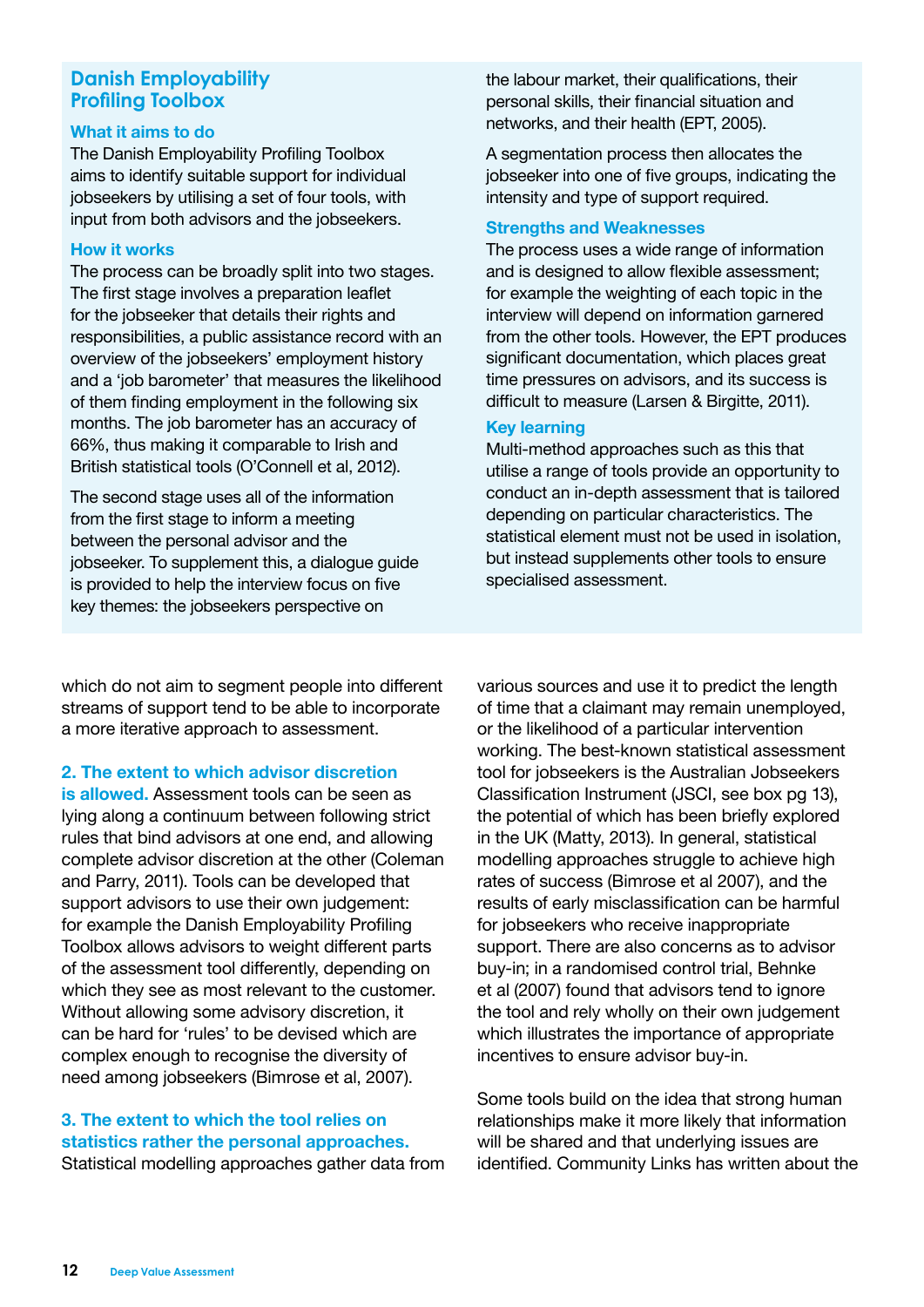# **Jobseeker Classification Instrument (JSCI)**

# **What it aims to do**

The JSCI is an Australian profiling tool introduced in 1998 that measures an individual's relative chance of remaining unemployed for a twelve month period.

#### **How it works**

The tool uses 18 factors, including *demographic information* such as age, gender and ethnicity, *attribute information* such as educational attainment, and *personal information* such as living circumstances. The process largely involves a standardised set of questions at the start of the claim process that leaves very little open to interpretation. Those who score higher than 24 points are deemed 'high risk' and are put on intensive support.

#### **Strengths and Weaknesses**

The tool was found to be approximately 90% accurate in identifying the correct support for jobseekers (Lipp, 2005).

The tool is not very flexible and doesn't necessarily take into account qualitative information about a jobseekers situation. However, as certain types of information required in the JSCI are of a sensitive nature (and eligibility is measured at the same time), non-disclosure of information can lead to misclassification. Additionally, whilst the Productivity Commission's (2002) evaluation argued that the JSCI has a fundamental role to play in Australia's employment support sector; this does not mean it could not be refined.

#### **Key learning**

There are two key points to be made about this tool; firstly, it raises an important issue about mutuality and trust between advisor and customer: a fundamental part of successful assessment. Secondly, it highlights the importance of provider understanding of a tool's purpose as, '*it is not intended to be a highly accurate individual diagnostic tool* ' (Productivity Commission, 2002).

importance of these 'Deep Value' relationships in other sectors for 'nourishing confidence, trust and self-belief' (Council on Social Action, 2009). Some assessment tools rely on these Deep Value relationships to allow more personal approaches, whereby employment specialists assess using their professional opinion on jobseekers' needs and abilities. An important aspect of the Danish Employability Profiling Toolbox is that jobseekers and advisors meet together after an initial 'statistical' assessment has been made, and on the basis of this interview the employment officer makes a specialist assessment which complements the statistical one. Mixed methods approaches like this are able to use a range of tools and therefore allow for a more flexible assessment.

**4. The extent to which the assessment is one-off vs. ongoing.** Some tools aim to be one-off, with the outcome dictating which employment support stream jobseekers are directed into (see box left). On the other hand, assessment processes can aim to be more ongoing, continually building up a picture of jobseekers' needs and abilities. Trials of ongoing approaches that continually ask jobseekers to identify strengths and ways to act on them have had impressive success in helping people off benefits.<sup>4</sup>

# **Lessons from other sectors**

Assessment techniques used in other sectors offer a number of lessons that could be applied in employability assessments.

In social care, for example, the Single Assessment Process (SAP) demonstrates the importance of specialist involvement, personcentred approach, strong communications to avoid duplication, and a complaints mechanism in assessment. The SAP works in a tiered way – initially every client starts with a contact assessment of basic information; then depending on the outcomes, further assessment with various specialists can be undertaken (LCC, undated). There are clear channels for complaints and concerns to be raised. While the SAP structure

4. Source: www.behaviouralinsights.co.uk/blogpost/new-bittrial-results-helping-people-back-work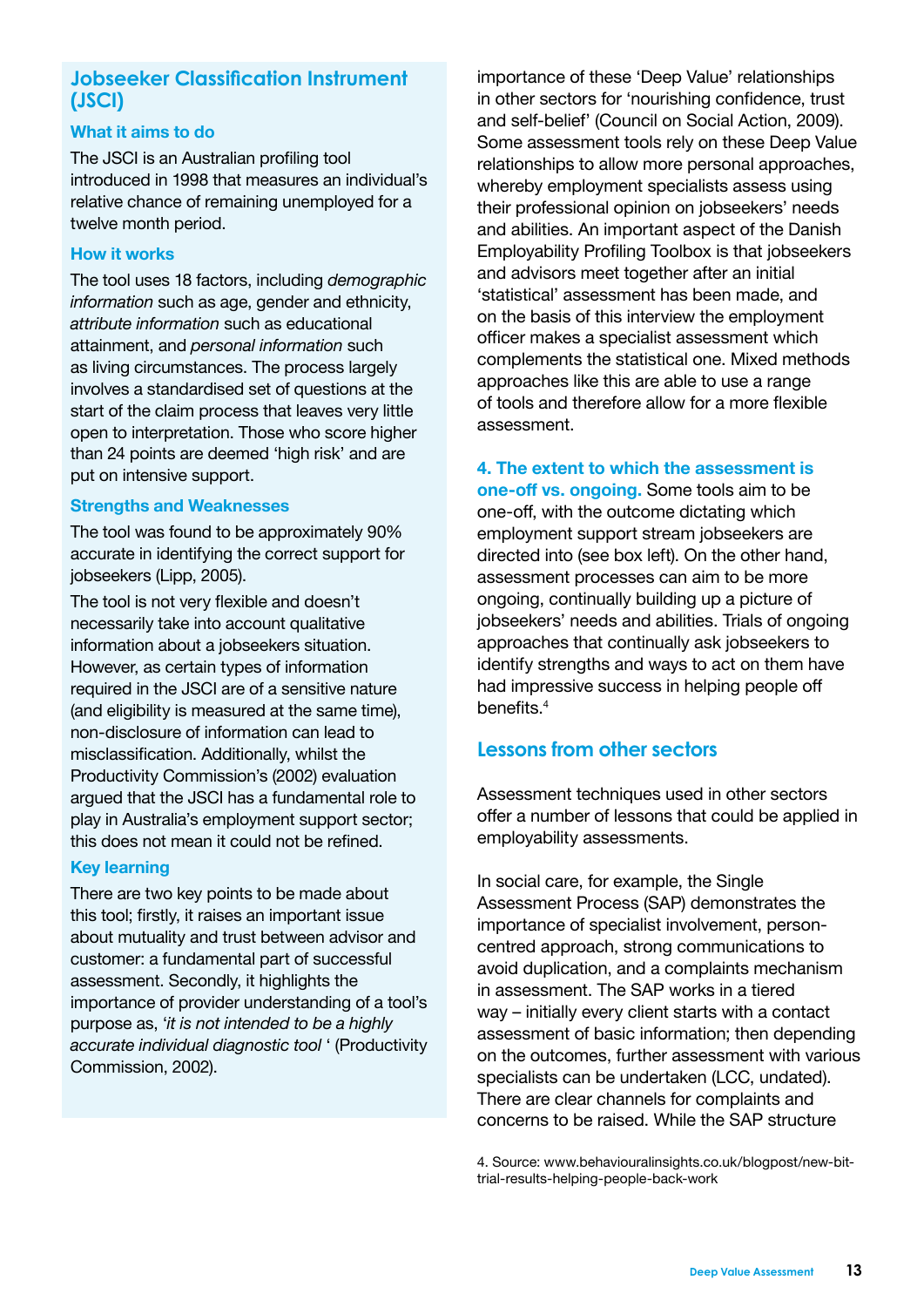aims to avoid duplication of assessment, an evaluation still found that this was held back by a lack of information sharing, an unevenness of commitment and acceptance of the process, and no meaningful standardisation of tools (Challis et al, 2007).

In the criminal justice sector, the **Offender Assessment System (OASys)** was introduced in the UK in 2002 and includes a mix of selfassessment by offenders and assessment driven by highly trained and qualified assessors (NPS, 2003). Utilising a variety of computer-based forms, OASys measures offending-related factors, risks of serious harm, and indicates the need for future assessment. The core assessment comprises 73 scored questions across 11 scales covering individual level and social factors (Moore, 2009).

The story of the OASys highlights the need for multi-level assessment and the use of a range of tools in conjunction with each other. It was found that certain scales within the tool, for example alcohol misuse, thinking and behaviour, and risk of serious harm, were less reliable than others (Morton, 2009). However, supplementing the OASys with two new and more specific tools improved predictions when combined with the OASys core assessment (Howard, 2009).

# **Core Self-Evaluation Scale (CSES)**

#### **What it aims to do**

The CSES is an attitudinal tool that aims to ascertain an individual's suitability for certain job roles, rather than assessing barriers to finding employment.

#### **How it works**

It measures four personality traits that are apparently strong indicators of job satisfaction and performance (Coleman & Parry, 2011); locus of control, emotional stability, selfesteem and generalised self-efficacy. The scale consists of 12 items and uses a five point scale to measure these.

#### **Strengths and Weaknesses**

The tool was found to be reliable in measuring the four key personality traits (Judge et al, 2003)

#### **Key learning**

Assessment is not just about what support is required to get people into work, but also what support they might require once they are in a job. Particularly important in this is attitudinal information.

# **Journey to Employment Framework (JET) (Harries et al, 2014)**

#### **What it aims to do**

The JET framework has recently been developed in the UK with an aim to understand and measure the factors that affect young people's 'journey to work'.

#### **How it works**

It uses a set of indicators which broadly fit into seven categories: personal circumstances, emotional capabilities, attitudes, employability skills, qualifications and training, experience and involvement, and career management skills. Measurements are carried out using a wide range of psychological, behavioural, and

specifically designed survey tools. There are a range of options for measuring each category.

#### **Strengths and Weaknesses**

The assessment is extensive and flexible, but as it has only just been developed its effectiveness is unclear

#### **Key learning**

This type of assessment takes into account several interacting factors and allows flexibility in collecting information and doing the assessments, which is likely to be important for those with heterogeneous and complex needs.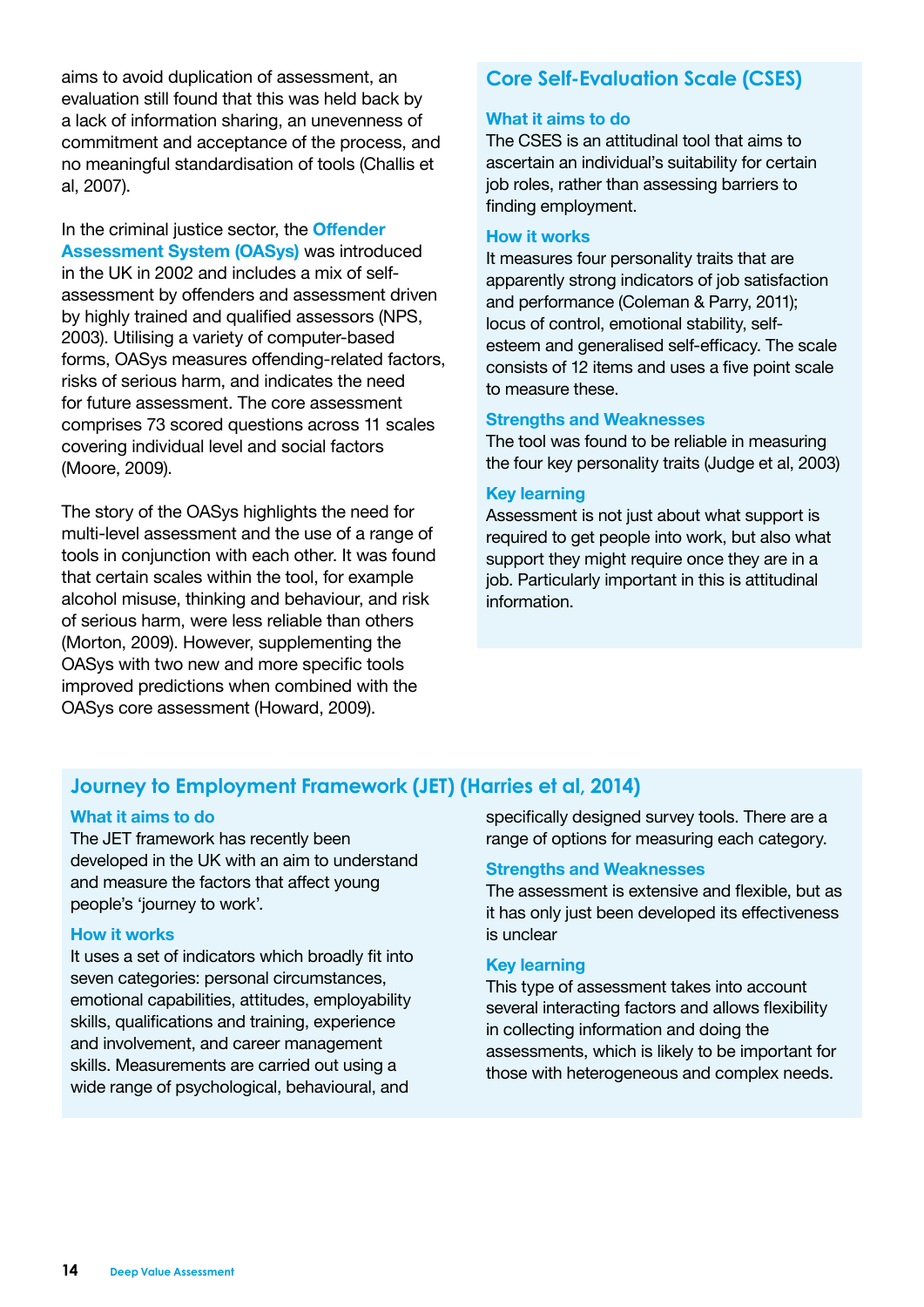# **Important factors for high quality assessment**

Based on the range of evidence we have considered in this chapter, it is clear that there are several factors which are fundamental to ensuring effective employability assessments. These factors can broadly be grouped into four themes:

- Process
- **•** Partnerships
- $\bullet$  Staff
- **Advisor-client relationships**

# **1. Process**

Policy makers should stop trying to find the one form of assessment that will act as a 'silver bullet'. There are too many interconnected factors that contribute to individual unemployment, including such things as personal characteristics, circumstances, needs, barriers, skills, attitudes and motivations (Coleman & Parry 2011). A **holistic and thorough approach** is therefore necessary to take all of these things into account; our findings show that using a range of tools and approaches can support accurate diagnoses. Statistical tools can go some way towards this, particularly as their key strength lies in compiling a range of different pieces of information, but as the Employability Profiling Toolbox (2005) notes: 'qualitative aspects may be of decisive importance … to the jobseeker actually getting a job'. Hence, advisor discretion and a mix of different tools combined are likely to yield the best results. This could be extended by not just looking at needs, but also looking at **abilities**.

Assessment should also be **ongoing** – continually building up a picture of needs and abilities rather than being a one-off, snapshot in time. Finally, there is a need to ensure that **appropriate services are commissioned, along with clear routes of referral**. This would require much more effective communication between different service providers, and **local partnerships** that facilitate such referral arrangements (see below).

# **2. Partnerships**

Communication between different providers, members of staff, and agencies is also very important. **Warm handovers** between different agencies can ensure that everybody in the process receives an accurate picture of the individual's situation. This rarely happens when jobseekers are referred from JCP to the Work Programme, and as detailed later in this report, getting this right can help ensure the customer receives a joined-up and effective service.

Furthermore, there is a need for continued refinement of the indicators used to support assessment; particularly statistical tools, (O'Connell et al, 2012). This would require better **data sharing** between different providers in order to ensure that ongoing assessments can continue to be updated even as jobseekers move between different sources of support.

# **3. Staff**

Employment advisors must be **highly trained in assessment**, and some must have **specialised skills that relate to specific needs**; for example, people who focus on certain disabilities or drug and alcohol dependency (Coleman and Parry, 2011, Bimrose et al, 2007). By ensuring advisors are highly trained and that a range of tools can be used to aid their expert opinion we can minimise inaccurate diagnoses and ineffective support. Furthermore, with certain tools (particularly statistical models) there need to be **appropriate incentives** to encourage staff to use them to complement their personal judgement (Behnke et al, 2007).

# **4. Relationships**

**Deep Value relationships** between jobseekers and personal advisors should be nurtured, especially if jobseekers are expected to divulge personal information and engage fully with employment support processes. Community Links has published elsewhere the key attributes which underpin Deep Value relationships – these are trust, empathy, non-judgement, understanding, collaboration, positivity and experience (Bell and Smerdon, 2011; Barbour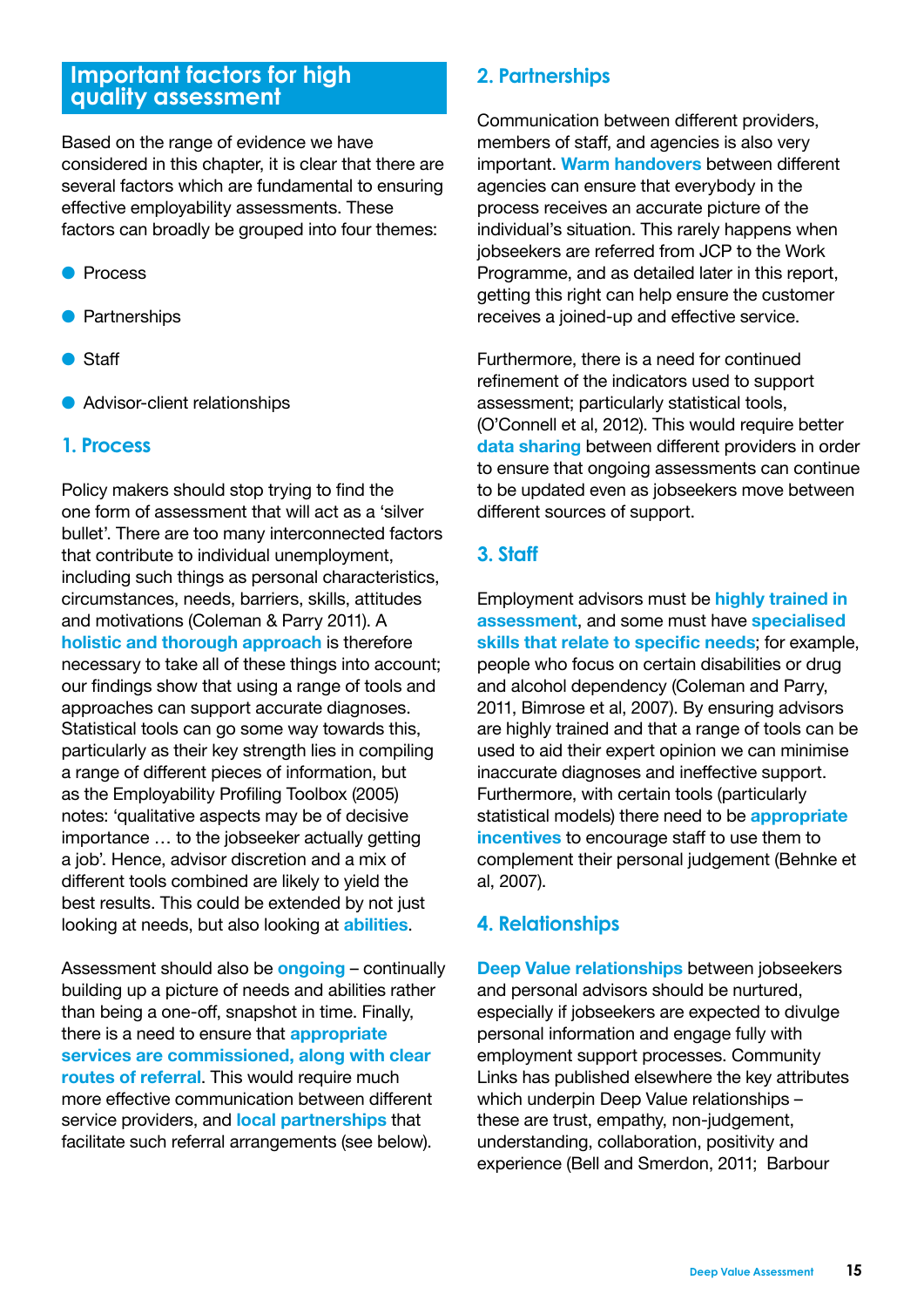and Llanes, 2013). Together these attributes allow relationships to be effective, so that both parties can contribute to their assessment and so that, through the relationship, the assessment is as strong as possible.

These relationships should be **strong and trusting** and should also include an element of **mutuality**. For example, there could be a review process of the support that the jobseeker is receiving to ensure they are receiving the best possible assistance and their opinion is being taken into account. It would encourage greater 'ownership' of the plan for the jobseeker and help alleviate any feelings of disempowerment that many long-term unemployed people feel in their job search.

# **Conclusion**

This chapter has outlined some of the wide range of different approaches to assessment in the employment support sector and beyond. However, little evidence currently exists as to how well they could work in the employment sector, particularly in terms of securing high quality, suitable, and sustainable work. The following chapters aim to start bridging this gap.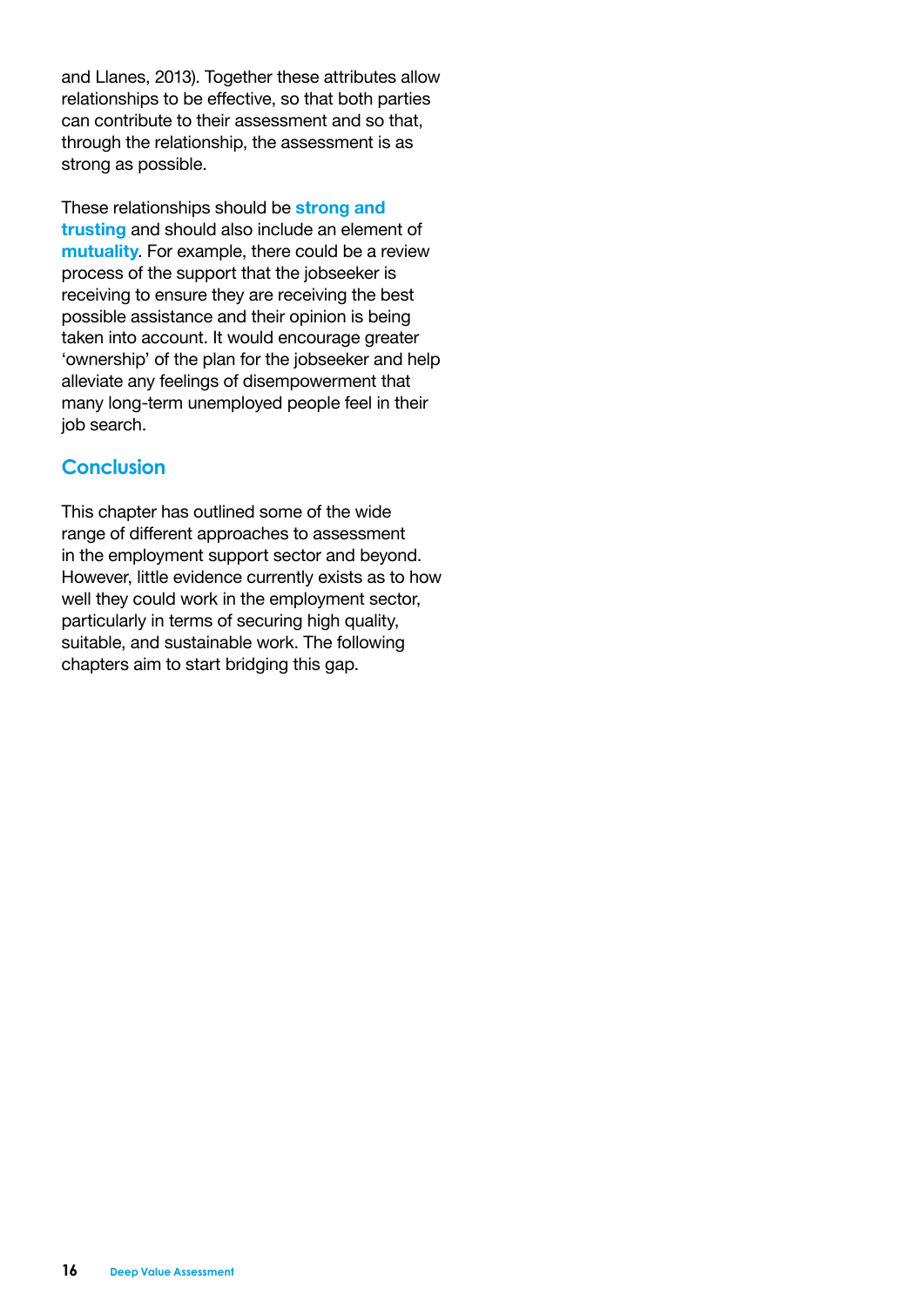# **Four areas for improving employability assessment**

Jobseekers themselves have the most direct experience of how effectively their needs and abilities have been assessed. This chapter sets out the evidence from primary research with over forty jobseekers as well as staff and managers from Jobcentre Plus and the Work Programme, which sought to understand how well current processes identify jobseekers' needs and abilities.

Our results show clearly the benefits of ongoing, participatory assessment practices – but they also show the need for change if all jobseekers are to be assessed in this way.

Time and resources emerge as the key factors which can underpin or undermine each of these four areas. Jobseekers and advisors alike bemoan the difficulties of properly assessing needs and abilities in such a resourceconstrained environment:

# *'I think they really need to spend more time thinking about what people want and need'* **JCP customer**

Having the right amount of time makes the difference between customers feeling like they have undergone a 'tick-box' exercise, and feeling they have been understood by an advisor with whom they have a genuine, human relationship. Having an appropriate amount of time can also ensure that advisors understand what specialist provision is available locally, and that they are well-networked. Staff also need time to update assessment information and review their customers' needs and barriers using tools and databases that can be shared easily with other providers.

Despite limitations imposed by time pressures, changes could be usefully made in each of the four areas of *processes, partnerships, staff, and relationships* mentioned in the previous chapter which, when taken together, could significantly improve how well jobseekers' needs and abilities are assessed.

Each of the four areas is discussed in more detail throughout this chapter which brings together evidence from jobseekers and staff. Getting these four factors right could mean that customers have a better experience of having their needs assessed, which should lead to better, more targeted support to look for work, and ultimately increase their chances of moving into long-term, sustainable employment. Successful assessment needs all four factors to be strong and working collaboratively.

# **1. Processes**

Jobseekers' experiences of how assessment is conducted vary greatly from person to person, There are many different ways to approach assessment from the timing of when assessment takes place, to who undertakes it and how well they work with jobseekers throughout the process, the 'how' of assessment can be key to its success or failure.

# **Ongoing assessment**

The data we collected highlighted that the timing of assessment is key to its success. It was generally accepted that assessments should happen at the beginning of a customer's journey and at a number of points throughout their period of unemployment, including when the customer is referred to another organisation. Advisors emphasised the importance of early assessment - as soon as customers were referred to the programme. They described this as a key time to ascertain detailed information about customers and to re-evaluate their goals and aspirations.

Ongoing assessment, which builds a detailed pictured of an individual's strengths and needs over a period of time, is also vital. Our primary research identified the importance of ongoing assessment, especially from the perspective of front-line staff. JCP advisors in particular explained that they placed a significant emphasis on conducting on-going assessments - emphasising the continuous nature as something that often happened informally as relationships with advisors developed over time. JCP staff acknowledged that different advisors approached and guided assessment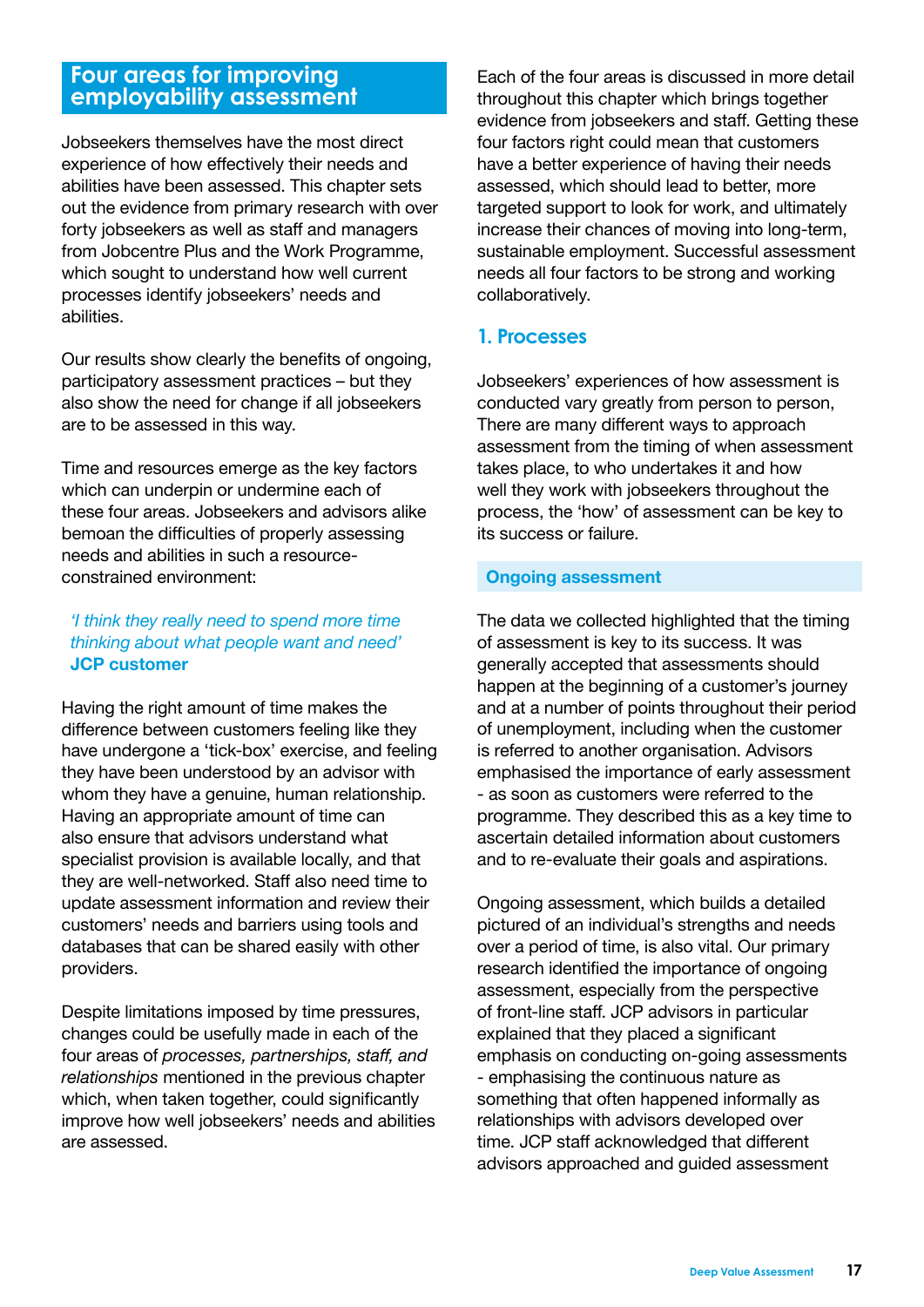processes differently based on a range of factors including their relationship with the customer and size of caseload. Staff explained that this was because an individual's circumstances can change dramatically between appointments, and sometimes there is a more pressing and immediate issue to support them with that takes the advisor's focus away from supporting the individual into work.

*'It's important because [sometimes] finding a job isn't the issue; it's trying to keep a roof over their head.'*  **JCP advisor** 

JCP staff appeared to conceptualise assessment fairly loosely. It was viewed as an integral part of the package of support on offer, but it was often difficult for advisors to separate out what did and did not constitute assessment. For example, staff explained that sometimes having off-the-record relaxed conversations with customers felt to them like assessment as it was part of the way that they built a picture of who their customers were and what they might need.

Whilst staff felt that ongoing assessment happened, and was integral to the general approach to assessment, unfortunately jobseekers from both services expressed some concerns about whether needs and aspirations were revisited regularly and the extent to which their advisors were kept informed of their changing circumstances.

*'Maybe in the initial interview, I can't remember, they asked the details. But after that you just go there and sign in'*  **JCP customer**

So whilst ongoing assessment is clearly important and elements seemed to be embedded into support processes, it seemed that it was not always clear to jobseekers that their movement through a programme was documented and evaluated. Indeed, Work Programme staff in particular highlighted difficulties of having enough capacity and time to regularly carry out this type of ongoing, detailed assessment.

# **Participatory assessment: using jobseekers' knowledge of their own needs and abilities**

Jobseekers reported a good understanding of their own barriers to entering employment, and of how to address them. People mentioned a range of barriers – from structural barriers such as the range and amount of jobs available, to personal ones, particularly a lack of confidence or appropriate qualifications. Many people were aware of what they needed to help them address their barriers, as the following quotes indicate. One individual was aware of the need to obtain relevant experience and another knew that getting some training might help him achieve success.

*'It is difficult... you need to prove [you have the experience] … before I was looking for a catering assistant [job] and I needed experience, it's why I went to do my voluntary work for the church, to cook for people. It was to have the experience.'*  **Work Programme customer**

*'After about two months, I started to think, right, I'm not getting the work I want to get - maybe I need to spend some time mentoring and developing myself in other ways and maybe get some training'.*  **JCP customer**

In addition to understanding their own needs clearly, jobseekers talked about their abilities and strengths. Jobseekers, especially those recently unemployed, could identify what they were good at and talked positively about the benefits of these attributes. They often talked about their abilities in terms of being able to speak the same language and 'play the same game' as employers.

*'I know how to dress, I know about professionalism, I know how to address people and I understand the nuance of a question.'*  **JCP customer**

The fact that jobseekers displayed such a strong understanding of their own needs and abilities indicates that there could be a benefit in taking their perspectives into account more. In fact, working more collaboratively with jobseekers from the outset could improve the quality and accuracy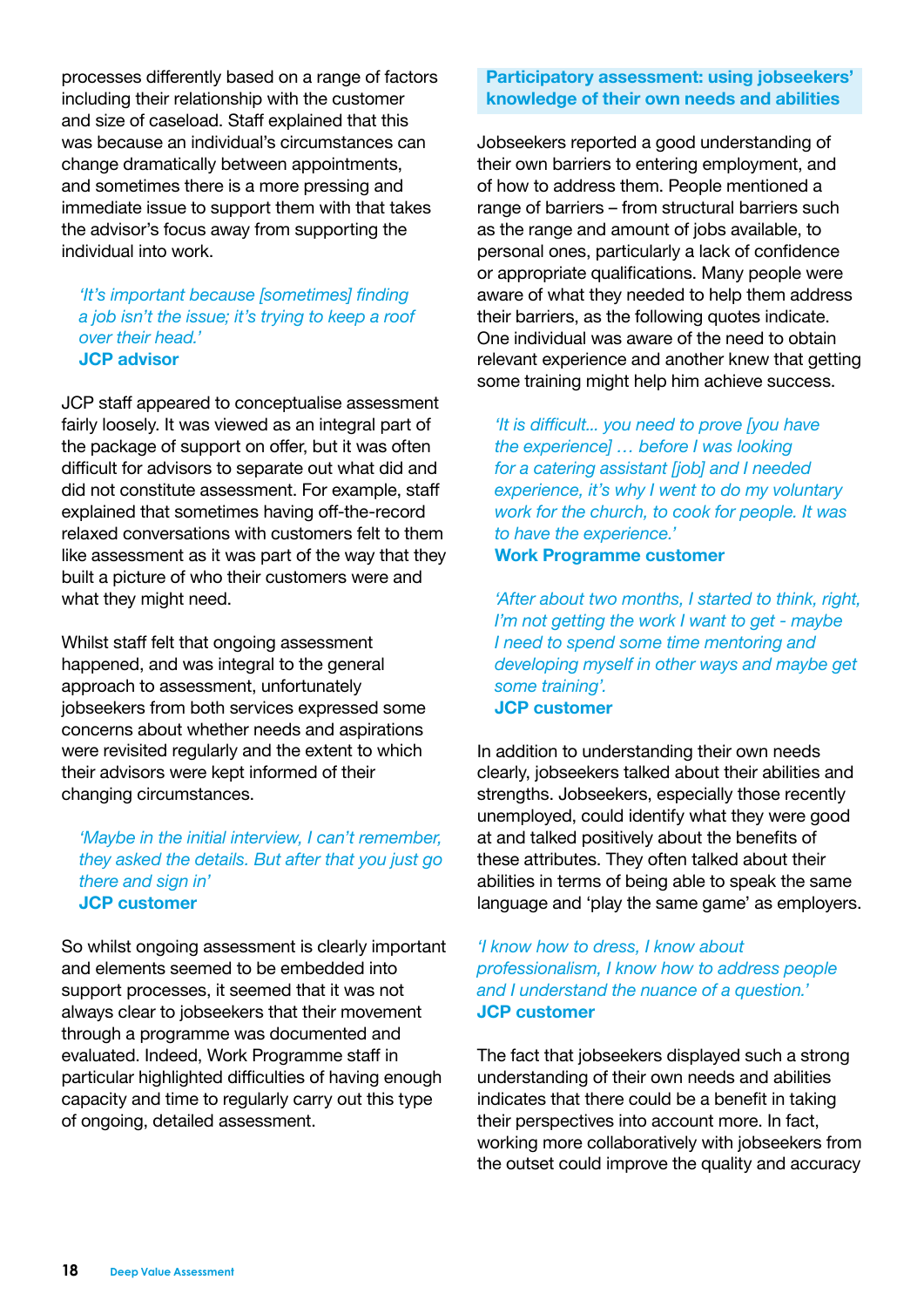of employability assessments and therefore drive better and arguably more sustainable outcomes. Indeed, some jobseekers argued that focusing on their strengths and passions could have improved the usefulness of their assessment. Respondents were disappointed that this had not happened.

*'They go through boxes and tick it off, what sort of work are you looking for, but I think if they went through with you what your strengths are, as well as your weaknesses, your passions, then that would have been better. That never happened...'* **Work Programme customer**

Interestingly, the longer people remained unemployed, the less able they were to discuss their personal strengths; and this coincided with a loss of confidence as a barrier to gaining employment. This suggests that employment support services could usefully do more to encourage people to focus on their strengths in order to maintain personal confidence.

Despite having a strong understanding of their own needs and abilities, most jobseekers reported that their opinions were not taken into account as much as they would have liked by Work Programme or JCP staff. Jobseekers reported that they wanted to be more involved in the process and given more opportunities to feed in their knowledge and understanding of their own situations to employment support staff.

# *'They should listen to me because allegedly I'm a customer … The JCP is the only place where they don't care at all what their customers think.'*  **JCP customer**

JCP staff explained that processes of assessment within the institution had recently shifted towards being more mutual and with more onus on the customer to self-assess and disclose relevant information. Staff referenced the new Claimant Commitment as a positive change to the way that customer knowledge is taken on board during assessment and spoke positively about their hopes for the Claimant Commitment placing greater emphasis on the customer to steer and guide their own journey.

*'Since Claimant Commitment, assessment is working better. The advisor can focus on the customer rather than deliver one-size fits all type interviews. It's actually very much driven by what the customer needs and wants'*  **JCP manager**

#### **Assessment and classification tools**

Many jobseekers reported that they found the tools used by advisors at both JCP and on the Work Programme formulaic and inflexible in terms of enabling them to comfortably disclose and discuss relevant issues. This inflexibility increased a sense of powerlessness on the part of jobseekers who again reported that this made them feel unable to fully participate in the assessment process.

*'I thought, you have an advisor and he is meant to listen to you and give you some training related to what you need, and to help you search and do a good CV, but it wasn't like this. They just tick pieces of paper.'*  **JCP customer**

Both JCP and Work Programme staff explained that they used a variety of tools to enable them to accurately identify what support customers might need. Advisors felt that tools which could be continuously updated and measure milestones were most useful to assist with ongoing assessment There were some significant concerns amongst staff about the effectiveness of other tools and systems, especially with regards to their value in identifying and recording more complex needs throughout their journey back to work. Advisors tended not to favour the Customer Assessment Tool for example, because it could not be used to conduct ongoing assessments, as there was no way for it to be updated.

In contrast, Action Plans were viewed much more positively because advisors felt that they enabled them to measure milestones and build an accurate picture of jobseekers' situations over time. One advisor told us using these plans enabled him to create a good profile of his customers, 'like building a story or a map'. Furthermore, advisors reported that the iterative nature of action planning encouraged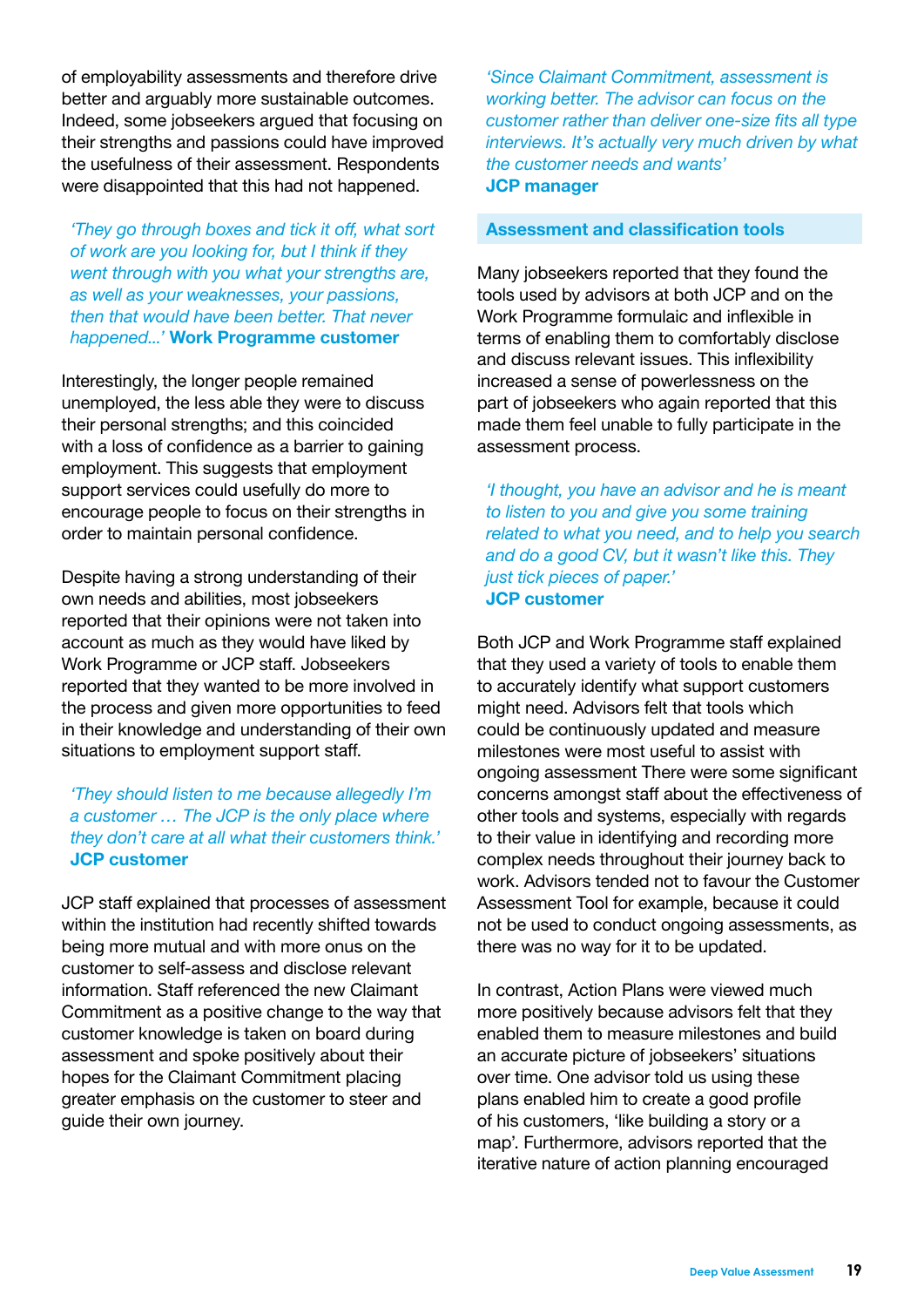more customer engagement in the job-seeking process. The Claimant Commitment was also viewed as helpful in supporting and strengthening agreed actions as well as ensuring compliance.

Both advisors and jobseekers felt some of the more 'tick-box' style tools did not work to achieve an enhanced understanding of needs and abilities. In fact, they were sometimes viewed as counter-productive or harmful because advisors could not input all of the necessary information; resulting in misleading pre-judgements about individual circumstances. For example, Work Programme advisors were critical of some of the triage assessments that prime providers undertook, the results of which are passed on to other providers and sub-contractors supporting the journey to employment. One advisor pointed out that there was only one box that could be ticked to indicate a health condition, with no opportunity to specify additional, important detail about what the health condition was or how it might affect the customer.

It was reported that although tick-box assessment tools could be easy to use, they were also easy to misuse, particularly within a target-driven culture.

*'They asked me to pick three things that I wanted to do. I said [work] in a school which I'm still saying. And they made me pick sales, which I don't want to do.'*  **JCP customer**

*'You'd go through and tick the boxes. I ticked yes for the disability box and they asked 'what's that all about then' and I said dyslexia - there are some things I can't do, or I find quite hard to do. This was met with disdain and questioning about whether I really needed to include it on there. I'm not saying I can't work, because I can - but if you put me in a job processing a lot of information each day, like with spreadsheets, I'm not going to be able to do that.'*  **JCP customer**

Finally, jobseekers were critical that tick-box tools did not encourage advisors to think meaningfully about what kind of support might be needed.

*'There's no interest in joining up the dots; 'oh, if you're going to be a small businessperson you might need this [course], that might be quite good for you'*  **JCP customer**

It is clear that assessment tools need to be able to store all relevant information. There was a general feeling from both Work Programme and Jobcentre Plus staff that current IT systems and tools were not sophisticated enough to create a detailed profile recording all necessary information on a person's needs and barriers and this was highlighted particularly in relation to information about health and disability. One Work Programme Advisor said:

*'I have a customer who is agoraphobic and it's been useless. The system is useless for her. It doesn't help people [to understand] her barriers at the moment which is physically opening her door.'*  **WP advisor**

# **2. Partnerships**

The research highlighted the importance of building effective partnerships to ensure that customers receive the type and level of support they require. Organisations need to work together to create consistent customer journeys with useful referral routes and smooth transitions to other forms of support.

# **Communication and information sharing**

Communication emerged as a key barrier to ongoing assessment. Staff and jobseekers alike were frustrated that organisations did not talk to each other regularly and share assessment information. Customers were keen for advisors to have access to relevant information about assessments and support offered in the past, and to utilise this, even on other programmes. For example if a customer was referred to Work Programme, they did not want to have to undergo very basic assessments that they had already been documented by a JCP advisor.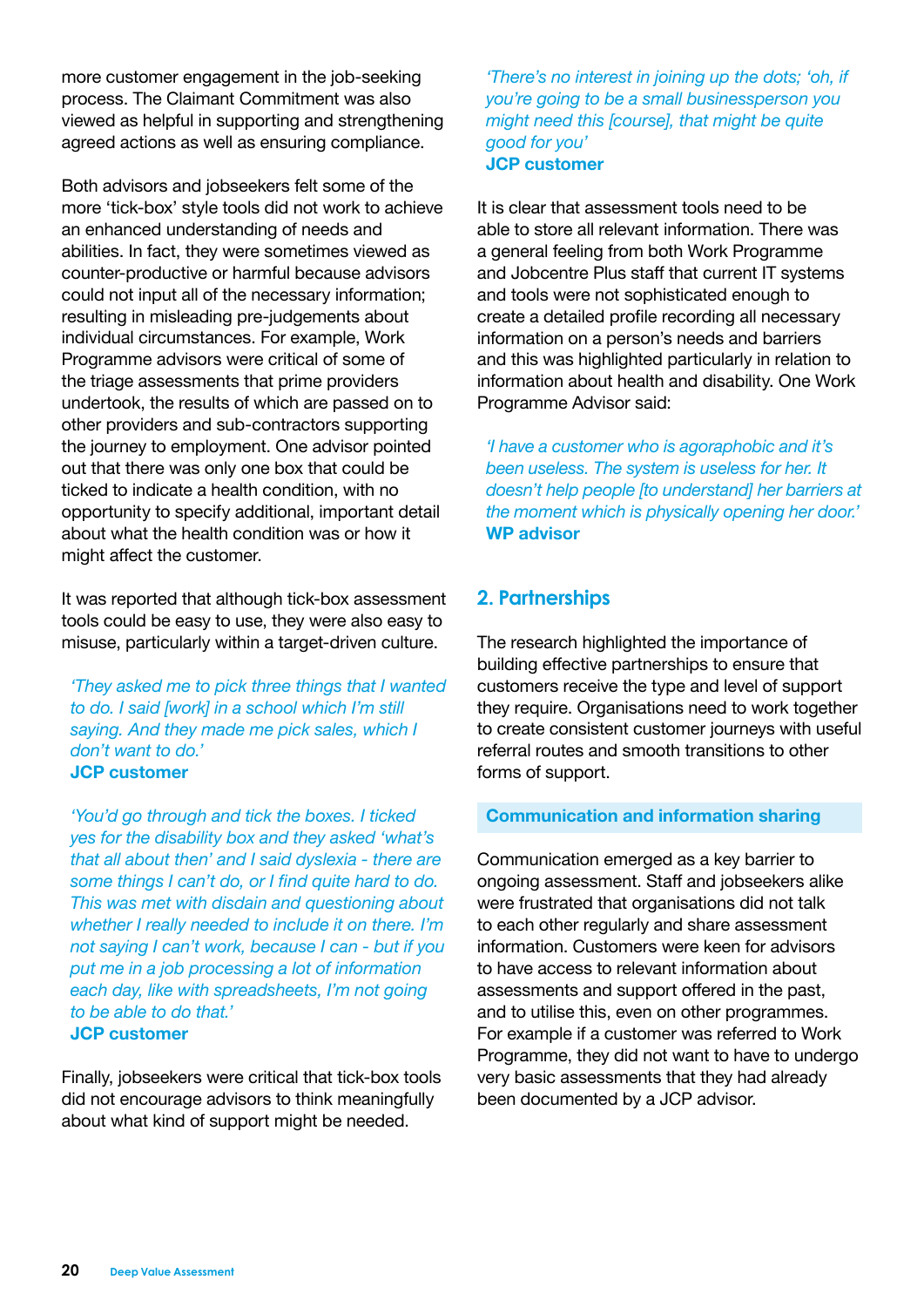Jobseekers were often critical of the limited information sharing they experienced, and the knock-on impacts this had on them taking positive steps forward.

# *'[advisors] never communicated with each other. They admitted their records weren't up to date'.* **Work Programme customer**

Furthermore, staff were keen to see a 'smoothing out' of the transition processes from JCP to Work Programme, as it was clear that customer information sometimes got lost in the system. Work Programme advisors also raised concerns about the quality of the JCP assessment process. They reported that they were often sent inaccurate or incomplete information about customers at the point of referral. This mean that they subsequently had to spend time unnecessarily covering old ground and collecting very basic information about customers. Arguably this information should have been collected at the start of the process, often the point at which people are most engaged, for them to then build upon with more in-depth assessment.

Overall, it seemed that both organisations were keen to find ways to work together better. Suggested improvements to encourage ongoing assessment throughout the customer journey and between programmes could include introducing warm handovers at the point of referral, holding informal networking meetings for frontline staff, and committing to more regular communication and sharing of information. This would also be likely to help to reduce the current problem of duplication

# **Referral routes**

Jobseekers were frustrated that the support on offer to them did not always match the needs and barriers which had been identified through assessments. This included not being able to access relevant training courses that might enable them to realise career ambitions, and in several cases, respondents were not given what they perceived to be suitable help to resolve other issues in their lives. For example, one respondent who was homeless at the time of the interview did not feel that he was given enough help to resolve his housing problem, nor enough empathy or understanding from his advisor about what he was going through and the impact of this on his search for work. So whilst most people were pleased to have an opportunity to speak about the things they felt stopped them from moving into work, and the kind of support they might need to overcome these, they were disappointed when they felt that subsequent support offer did not address these needs. This was particularly true for what were perceived to be more expensive and specialist types of support and intervention.

*'They are constrained with what they can do, it's obvious. Sometimes it felt like we're just going through the motions.'*  **Work Programme customer**

*'They don't have many courses for seniors and professionals. They expect graduates and senior managers to go to the same training.'*  **JCP customer**

The frustration highlighted by jobseekers about the lack of effective and tailored support on offer was, on the whole, not matched by staff. Advisors from both Work Programme and JCP spoke positively about their ability to support and refer customers to external providers once needs and barriers had been identified. JCP in particular felt that referral routes had improved with the introduction of a new, localised database where details about local provision is updated, and through building the knowledge and capabilities of specialist issue advisors.

*'Assessment is exactly that, working out what people's needs are. Once we know that we can make some decisions about how to help people, whether that's in-house or using external partners. When you identify those who are little more complex you might want to bring in some expertise to help move those customers forward.'*

**JCP manager**

However, advisors recognised limitations to the support available. Some staff admitted that there were certain types of customers who had barriers which were very difficult to overcome within the confines of funding and programme structures. Very basic ESOL needs, serious health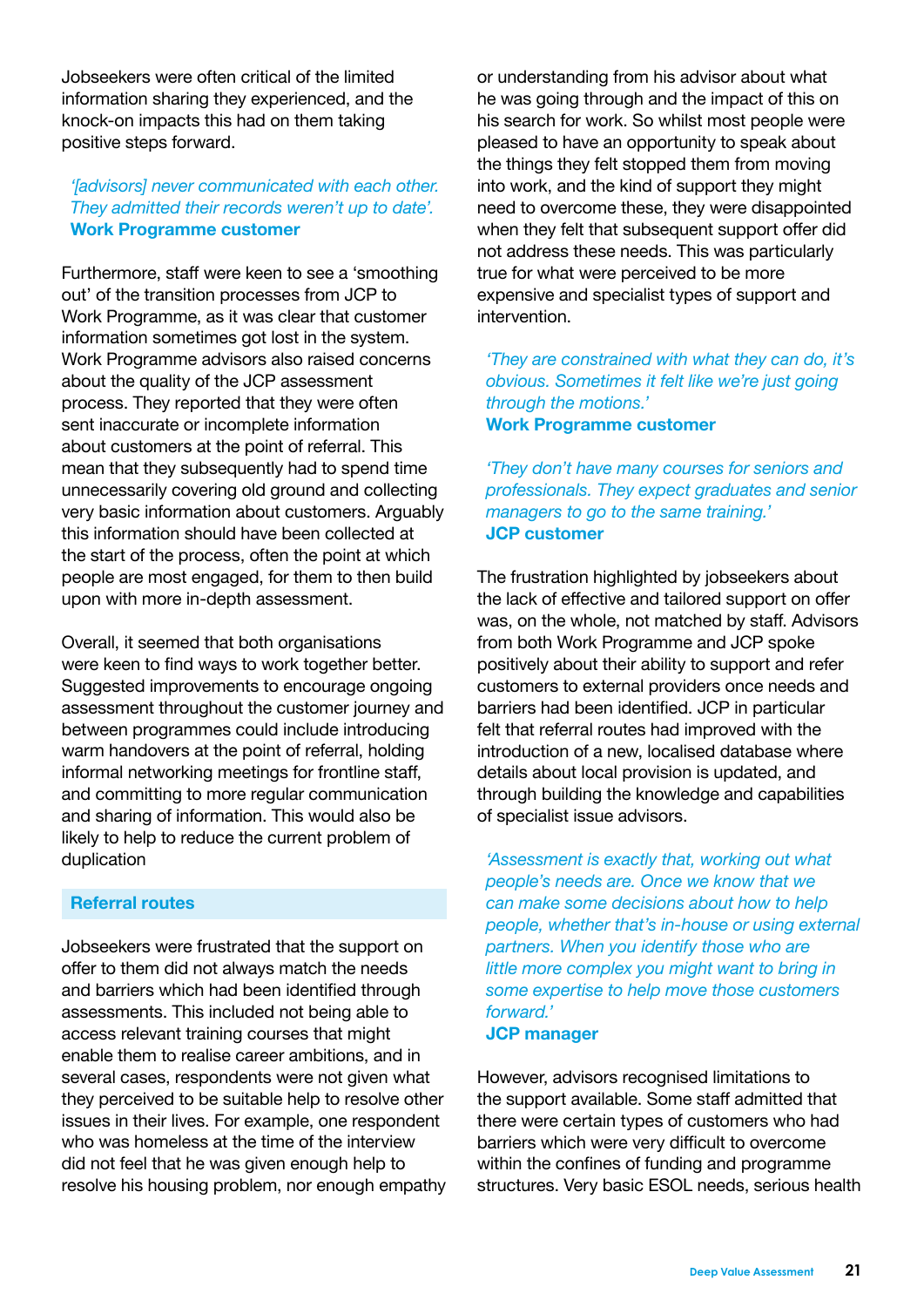conditions and learning disabilities were identified as barriers that staff found challenging to provide for, and some staff admitted that in they took steps to remove customers from programmes, by referring to another programme or supporting customers to apply for different benefits if they did not think they could be properly supported. Unfortunately this was not always successful, as one member of staff explained using an example of a customer with a learning disability who was unable to properly meet some of the basic requirements set out in his Jobseekers' Agreement and was refused for inactive benefits. Unfortunately the support she was able to refer to was not appropriate or tailored enough to meet his needs. Overall, staff felt that referral routes could be improved if they had more time to build relationships with local specialist support providers, and by improving induction and training process for new advisors.

# **3. Staff**

Jobseekers spoke positively of the impact of being assessed by staff who are competent and confident in assessing customers' needs and abilities.

*'My advisors were very professional and set the expectations from the beginning through the Jobseekers' Agreement.'*  **JCP customer**

However, our research highlighted that there were significant differences in the quality of assessment practice which was largely dependent on the skills and experience of the advisor. Staff were keen for more training and of course more time and resources to carry out the level of assessment service they felt necessary.

# **Advisor differentiation**

Jobseekers spoke about having very different experiences of being assessed and it seems that the quality of assessment which advisors undertook differed considerably. Some spoke about having very detailed discussions about their circumstances and journey back to work, especially when they started receiving support. Unfortunately others did not experience such in-depth assessment processes – in fact several identified that they had not really undergone any kind of assessment at all. People were surprised to hear how positively, or indeed negatively, others talked about the issue in relation to their own experiences. The focus groups allowed comparisons which led to some feeling disappointed with the support they received, particularly when their peers had experienced more in-depth (or indeed more hands-off) approaches that were tailored to their individual needs. Respondents could also make comparisons with their own past experiences and several people were very aware of the role that chance played in getting assigned an experienced advisor.

*'The first [advisor], he tried to make sure that we'd discussed everything we needed to and he knew that I was looking for work quite seriously. The next two were box tickers... It was basically like sign here and see you again in a couple of weeks time.'*  **JCP customer**

*'I think [the experience] does depend on the advisor. You get some advisors... down there, there's a group of them - some of them are great, some of them are alright, and some of them not so. It depends on the person really'.*  **Work Programme customer**

Staff also acknowledged that a customer's experience of being assessed and getting appropriate support was very much dependent on the advisor and the relationship they are able to build.

*'I think we've got a fairly effective method of doing that [assessment] but it depends on the quality of the person doing the interview and it depends on the kind of information you're getting back from the customer at that point.'*  **JCP manager**

#### **Training**

Advisors from both JCP and the Work Programme felt that better training was essential. Advisors reported that they wanted more practical training on using tools and systems, as well as training in the general approach to assessment. Advisors reported that their busy workloads often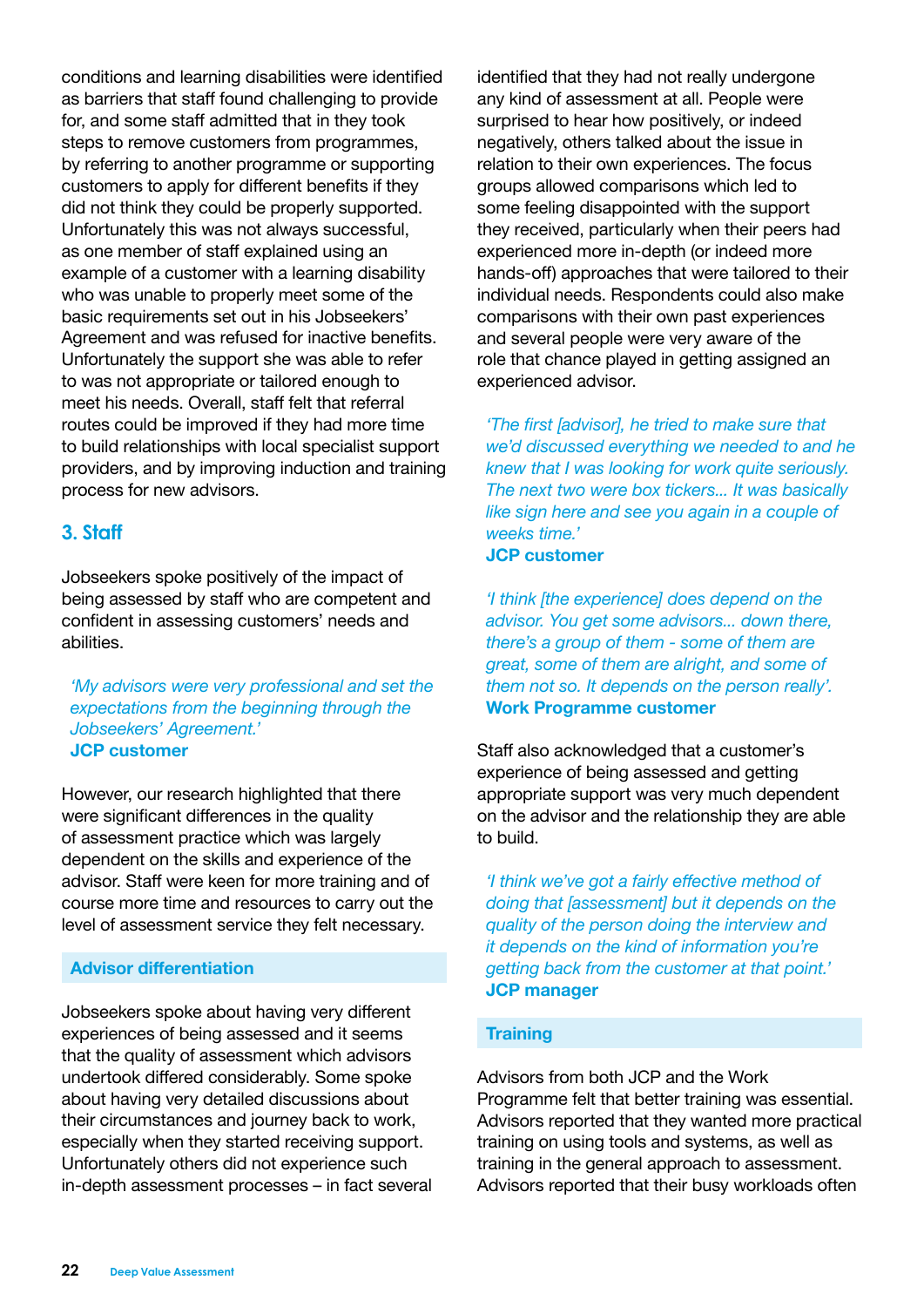prevented them from undertaking training, and that it could be difficult to get managerial approval for training requests. Again this highlights the damaging impact of working within such shortterm, tight financial and target-driven contexts, and not investing enough upfront for significant long-term benefits.

Training to use IT systems was specifically identified as a requirement by Work Programme advisors, some of whom use 'customer management systems' (CMS) to record information about customers. Staff thought that such training could increase staff ability to elicit information from customers and record it properly to guide support. Advisors reported more junior or less skilled advisors might struggle to use CMS effectively to diagnose more hidden or complex needs if they have not had appropriate training, and there was a common feeling that systems and tools were only as competent at making assessments as those using them.

*'Ultimately it's down to the person's competence with the IT. You've got to know the system quite well and how to make a smart action. You need to know what to write in your reviews and it requires a certain amount of training.'*  **Work Programme advisor** 

Furthermore, staff felt that they could also learn more from each other and were generally keen to have more opportunities to share learning and ideas on how best to support customers. At JCP, the introduction of a group of advisors who specialised in supporting more complex needs, such as domestic violence has helped other advisors access up-to-date information and advice to support their customers' journeys. Managers were in support of encouraging their teams to work flexibly to enable knowledge sharing in the best possible way.

*'They [advisors] should have the freedom to work with their team and draw on the skills and experiences of others. We as managers should be supporting them to do this more.'*  **JCP manager**

#### **Time and resources**

Time and resources were raised as key issues underpinning the different treatment that staff were able to provide, and whilst they emerged as barriers across the four themes, they came out most strongly in relation to staff workloads and flexibilities. Staff were clearly frustrated by the pressures of managing high caseloads with very limited time, as the following quotes demonstrate.

 *It's a constant balancing act - you've got to weigh up the time you give to someone trying to address their needs, being assessed, with the thought that 'you know I've got five people I could put into work this week' and focussing on them'*

# **Work Programme advisor**

*'You've also got to bear in mind that advisor diaries are fairly full and have only a limited amount of time to be working with clients on assessments and they need to make sensible decisions about what they can do in the time they have available.'* 

# **JCP manager**

Staff admitted that heavy workloads made it difficult for them to always commit as much energy and resource to assessment as they would like. Moreover, they thought that they could offer a significantly better service if they had more time to build better relationships with local providers and could spend longer with each customer.

The research found that the increased flexibility within JCP which allows advisors to have more discretion about how they manage caseloads and tailor support for individuals had started to free up some advisor time, but not as much as advisors felt was necessary. Managers agreed that more steps could be taken to support advisors to spend the necessary amount of time with their customers, and reported that getting this right was mostly a structural problem. Furthermore, it was clear that without more upfront investment in the system, it would be difficult to re-arrange current working practices to free-up more advisor time. Having enough time was also highlighted as a challenge for Work Programme staff, with some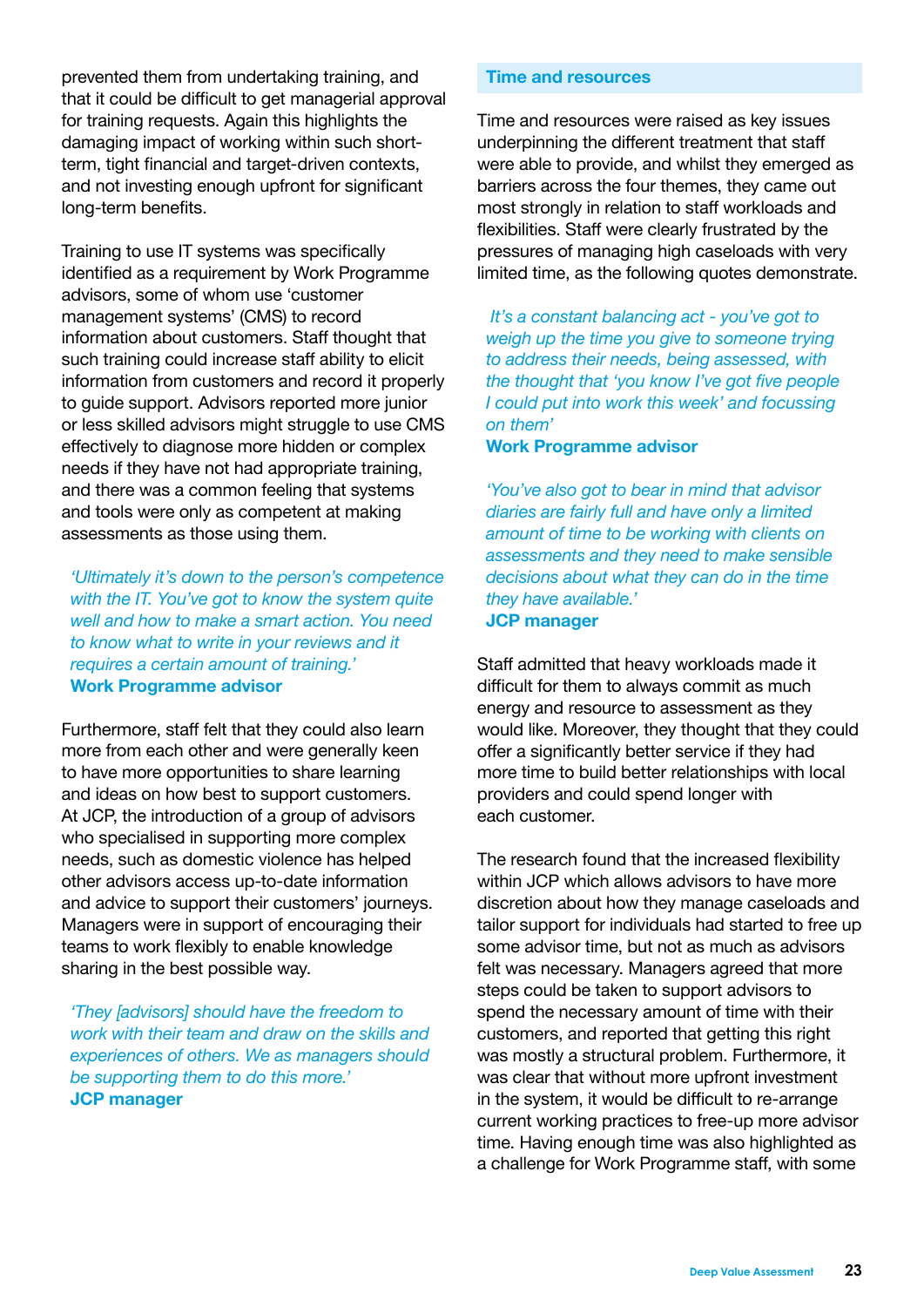saying that they struggled to juggle tasks and responsibilities, especially in such highly targetdriven environments.

*'It is like you are chasing your tail. So the moment you catch up with it you then have to start chasing it again. Because when you've freed up time for something else, another thing has been chucked in by somebody else who desperately needs your help.'*  **Work Programme advisor** 

Another key theme which emerged from staff was the strain of working within a target-driven culture. Staff reported that this culture made it particularly challenging to provide adequately for some of the more vulnerable customers, which advisors were understandably upset about. Perverse targets were viewed as part of the problem here: as obstructive and sometimes harmful to customers – although staff agreed that they should be judged on performance in some capacity.

# **4. Relationships**

Strong relationships between jobseekers and personal advisors must be fostered if jobseekers are expected to divulge personal information and participate in assessment processes. Such Deep Value relationships would also improve assessment by making it more collaborative and participatory. Staff and jobseekers alike are keen to work together more and to overcome barriers and make decisions about support together.

#### **Disclosure of information**

Jobseekers and advisors spoke of the importance of building strong and trusting relationships in order to obtain the relevant information at assessment which should help to guide appropriate support. One Work Programme advisor in particular highlighted the importance of trust in developing strong relationships, which understandably requires time and commitment.

*'I look at it like bricks and mortar really… you are putting one brick after another and that is definitely building trust.'*  **Work Programme advisor** 

Some jobseekers found disclosing information about sensitive or complex issues very difficult when good relationships with staff had not been established. For example, one respondent described how embarrassed she had been to talk about an alcohol problem with an advisor with whom she had not built a trusted rapport. Likewise, an advisor discussed a customer who struggled to look for work after being sexually assaulted. The customer understandably found it difficult to discuss the issue and the advisor reported that she spent time getting to know the customer in detail before she stepped-up requirements for the customer to look for work.

Staff highlighted the challenges of working with customers who did not wish to disclose information about their personal circumstances. Whilst it seems they were keen to do all they could to foster productive relationships and encourage jobseekers to discuss personal issues that might impact on their job-search, some people were less keen than others to do so. Staff acknowledged the limitations of eliciting this information, especially if they were time-short; though it seems they did all they could to interpret non-verbal signs where possible.

*'If a customer is an alcoholic, unless he comes in absolutely reeking of drink at 9 o'clock in the morning, you're not necessarily going to know unless he tells you. Same with drugs. Mental health is another one that can be hidden if the customer doesn't want to tell us, but you do pick up things and you think he could have a mental health problem – and then it's about getting the customer's confidence, building that relationship to be able to have that honest conversation.'* **JCP manager**

Several jobseekers mentioned the benefits of having one advisor with whom they could build a strong rapport. This was in comparison to past experiences of seeing more than one advisor, or being passed on to different advisors at various stages of a programme.

*'It does help if you see the same person, because they understand you and know what you talked about the previous week.'*  **JCP customer**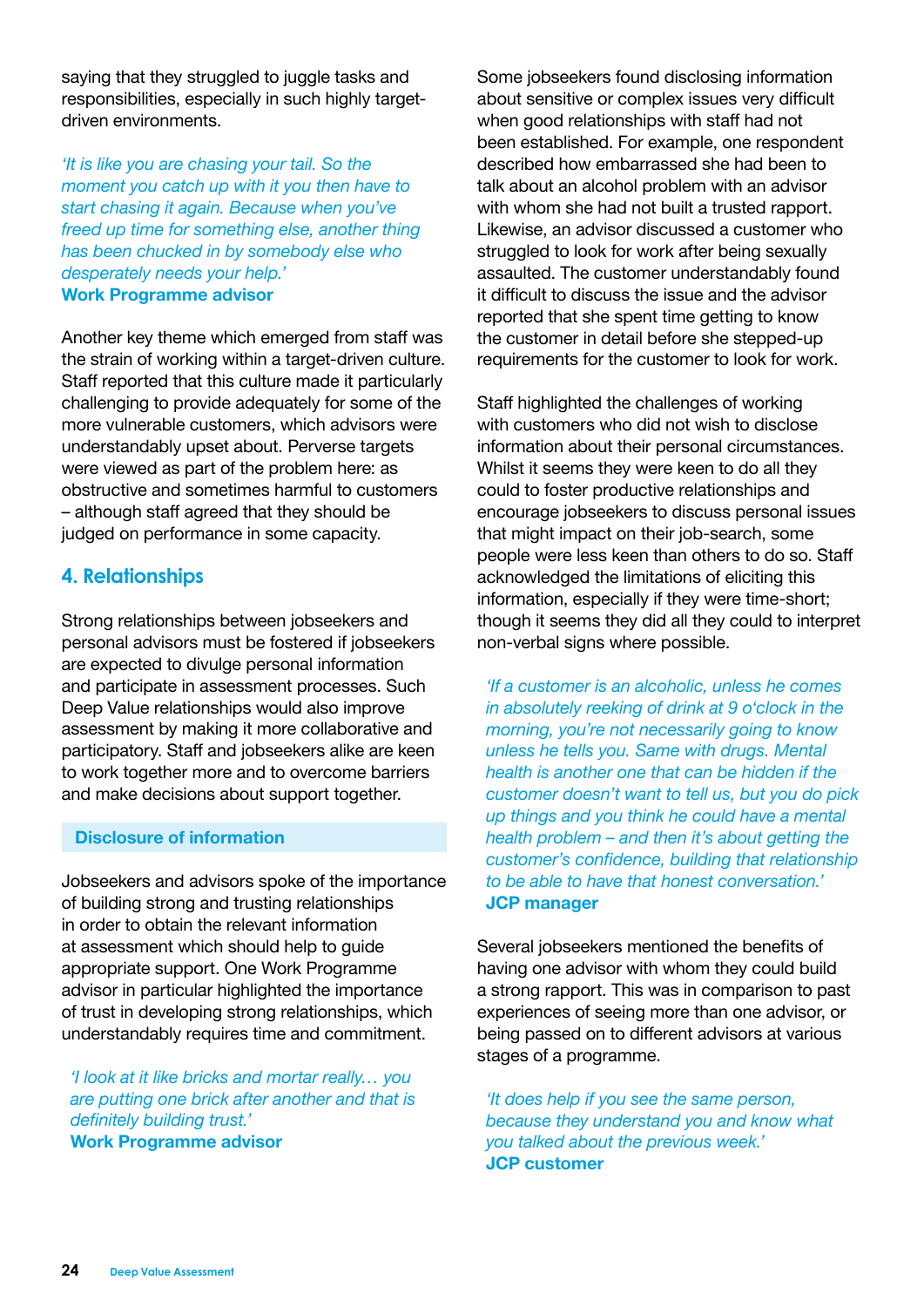#### **Group vs individual induction**

Jobseekers were particularly critical of being assessed in group induction sessions, which are a very common feature of Work Programme provider models. People felt that these sessions prevented them developing a good rapport with the advisor, or getting their views and opinions heard and documented. Several respondents reported that they were confused about the purpose of inductions and it was clear that the group setting made some customers feel that they would not be able to develop a strong relationship with a member of staff who would listen to them and their needs.

*'They set an appointment and then that group thing came through, but the advisor didn't ask us individually what we want to do; whether we're qualified; if we're looking for experience. Nothing. That was disappointing'*  **Work Programme customer**

*'My initial assessment was a group thing, which I don't think is the way to do it at all... it was a waste of everyone's time, a complete waste. It took two hours out of my day... It was a form filling exercise.'* 

#### **Work Programme customer**

It is likely that these individuals subsequently had individual meetings with staff to discuss their plans in more detail, but it is clear that there could have been more clarity over the purpose of the induction meetings.

#### **Claimant Commitment**

JCP staff reported that the new Claimant Commitment was proving to be beneficial in supporting the development of stronger and more constructive relationships between staff and advisors. Furthermore, it appeared that advisors were using new flexibilities to conduct assessments how they wanted to, tailoring the process depending on customers' needs. An example is 'skills screening' which advisors can choose to do either in an 'initial' or 'in-depth' manner. However, it was noted that Jobcentre reforms are still bedding down and it may take some time for them to operate entirely as intended.

*'The Claimant Commitment has really helped. People are buying into it and the onus is on the individual to guide the process. I think it will take time to bed down, the pace of change has been difficult, but we're getting there.'*  **JCP manager**

Work Programme staff also discussed the importance of being able to work with customers flexibly to develop strong and productive relationships. They highlighted that some customers need more in-depth and ongoing assessment than others, and that having good rapport with customers who have more complex needs can help by ensuring that the customer feels comfortable about discussing potentially sensitive issues. Developing Deep Value relationships is key to allowing this assessment to happen.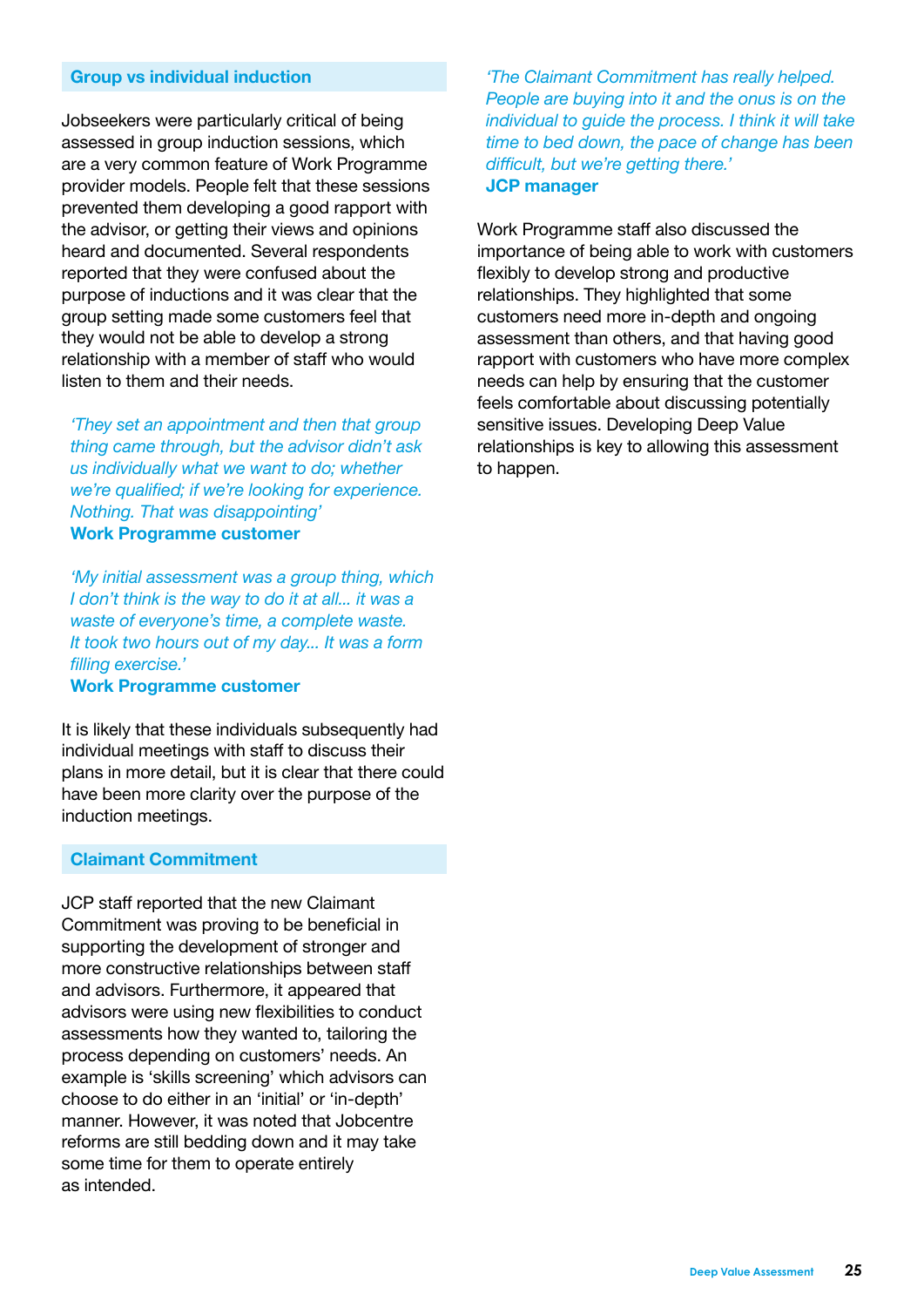# **Conclusions and Recommendations**

Our research with customers receiving employment support from both Jobcentre Plus and the Work Programme shows that their experiences of assessment are often similar. Too often, customers feel that the staff they work with do not have adequate time, specialism, or resource to undertake successful assessment activities and to gain a full understanding of their individual barriers. In other words, people feel that advisors can often be limited in developing the Deep Value relationships which allow for support to be effective. Interestingly some staff felt the same.

It is clear that the very limited time and resources available in the current employment support system – in both Jobcentre Plus and in the Work Programme – are a significant limiting factor preventing quality assessment. Without additional resource in the system it will be hard for frontline advisors to implement the changes to processes, communications, staff behaviours and relationships – and fundamentally to working culture – which will be necessary to ensure that ongoing and participatory means of assessment can be actively pursued. Increased funding is required to ensure that caseloads can become more manageable – we believe for example that reducing average caseloads on the Work Programme significantly from around 150 to 50 would have a strong positive impact on job outcomes.

Notwithstanding the difficulties posed by an extremely tight financial climate for employment support services, this research has highlighted two key ways in which assessment of jobseekers could be improved to ensure effective support can be offered.

#### **Firstly, assessment should be an ongoing**

**process.** To get an accurate, in-depth picture of a jobseeker's situation requires continually updating the assessment. Our research has shown that attempts to segment customers upfront into different 'streams' of support are unlikely to be successful, as successful assessment relies on a strong, trusting relationship to be built between advisor and jobseeker over time. It is more important for claimants that their advisors have the time and resources to build these relationships, use them to continually assess needs and abilities, and tailor support accordingly.

# **Secondly, jobseeker assessment should involve the perspectives of jobseekers much**

**more.** Jobseekers understand their own needs and abilities better than anyone. They should be put on a more equal footing with their advisors, allowing them to actively contribute to their assessment and thus shape their support offer. A more participatory assessment would also ensure employment support included a consideration of jobseekers' strengths and abilities, instead of just addressing their barriers and needs. Focusing on understanding what the customer can do and wants to do would encourage them to build on their strengths, and prevent their confidence from drastically decreasing as currently happens to too many jobseekers.

The following recommendations set out how DWP and contracted employment support providers could implement these changes. The recommendations are structured according to the four factors that have been discussed throughout the report; processes and tools, staff, relationships and communications.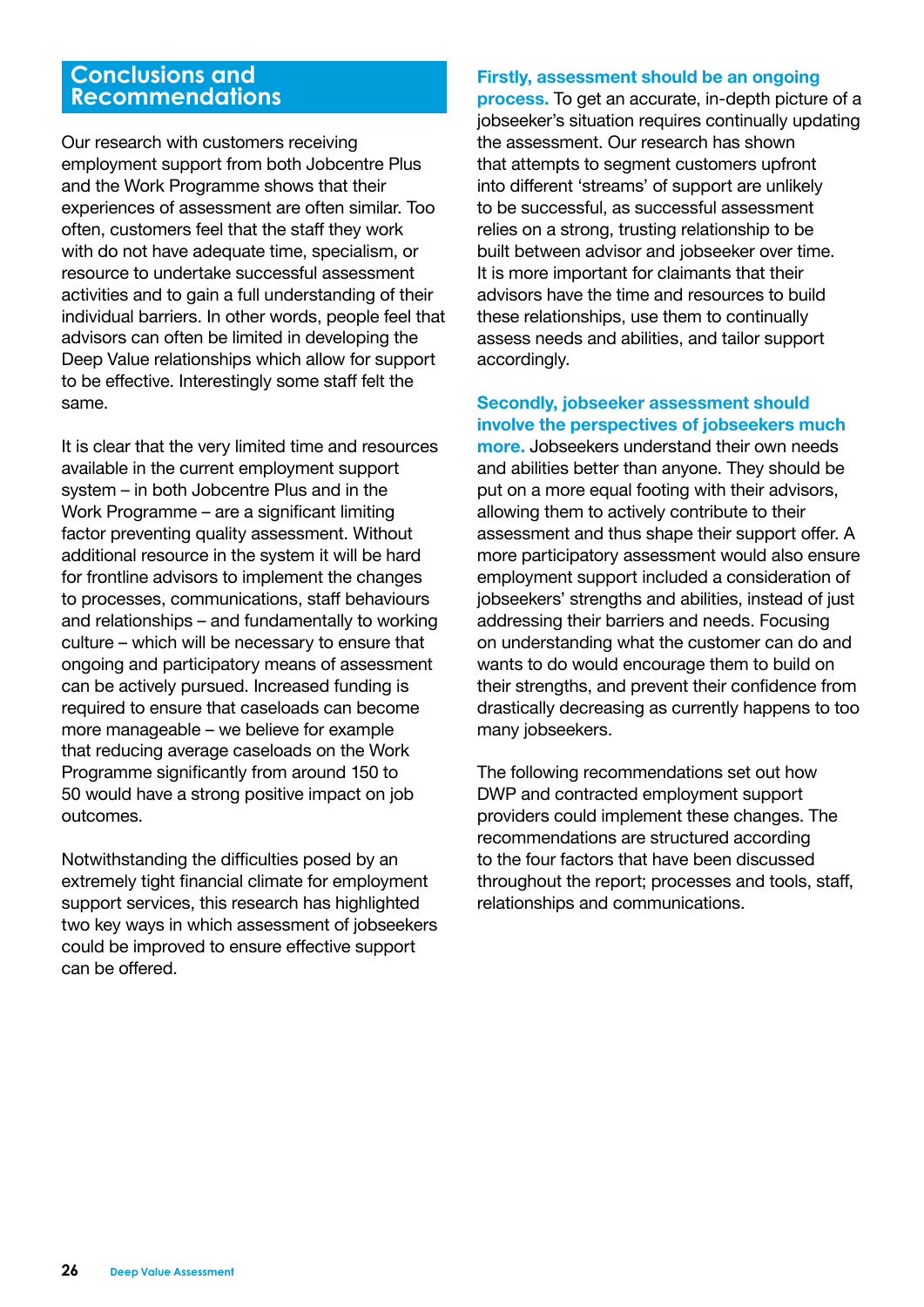# **Processes**

Our research showed that people appreciate it when employment advisors took time to get to know them – to develop a relationship which they continually used to assess their needs in an ongoing way. Assessment should be a continual process, gradually building an accurate picture of a jobseeker and continuing to inform decisions about the types of support they receive. Recent statements that DWP will move away from attempts at outright segmentation and towards trying to understand how well jobseekers respond to specific types of support represent shift towards this kind of ongoing assessment, and should be welcomed (House of Commons, 2014).

We also found that jobseekers tended to have strong understanding of their own needs and abilities – and therefore a more participatory assessment could build on these perspectives. The Claimant Commitment is a good opportunity for customers to self-assess and identify the correct sources of support; yet it could be improved by making it more meaningfully participatory and strength-focused.

# **1. Assessments should be reviewed and updated on an ongoing basis**, so that claimants' changing circumstances are properly understood, and decisions about forms of support are made accordingly.

a) Guidance should make clear that the Claimant Commitment must be a live document which coaches and jobseekers can update when necessary, rather than only at infrequent reviews.

b) Information from a range of sources should be used to update assessments. In particular feedback from internal or external providers of specific support (such as workshops, training courses) should be fed through and properly documented so that it can be referenced and utilised by advisors.

#### **2. JCP and Work Programme providers should move towards a more collaborative, participatory form of assessment.** The

Claimant Commitment offers a good example of this and its forthcoming evaluation should ask jobseekers the extent to which they feel they could influence their Commitments. Based on this evaluation, additional staff training and guidance should be put in place to ensure claimants are meaningfully inputting into their assessments.

**3. Assessment of jobseekers should take more of a strength-based approach.** This would involve focusing more on people's abilities, rather than just their barriers to work. Guidance should be developed to ensure the Claimant Commitment focuses on such strengths, and these should inform what types of support people are offered.

**4. At a basic level, tools and systems must be able to collect the range of situations and present these in an ongoing way.** JCP and WP providers should review their systems for collecting and recording customer information to ensure that information about barriers such as homelessness, childcare and transport are always collected and used to inform ongoing support.

# **Partnerships**

Improved communications between different providers of employment support and wraparound services should allow assessments made to be updated even as jobseekers are passed between different sources of provision, and should avoid duplication of assessment, which can feel disempowering for jobseekers.

#### **5. Information about customers' strengths, abilities and barriers should be shared**

between JCP and WP advisors, to smooth out assessment processes and avoid duplication. This includes sharing documents such as the Claimant Commitment, something recommended by the Oakley review of Jobseeker Sanctions (Oakley, 2014). In the long-term, this should also include data sharing agreements; in the immediate term, JCP advisors should ask customers for permission to send key information to WP providers upon referral.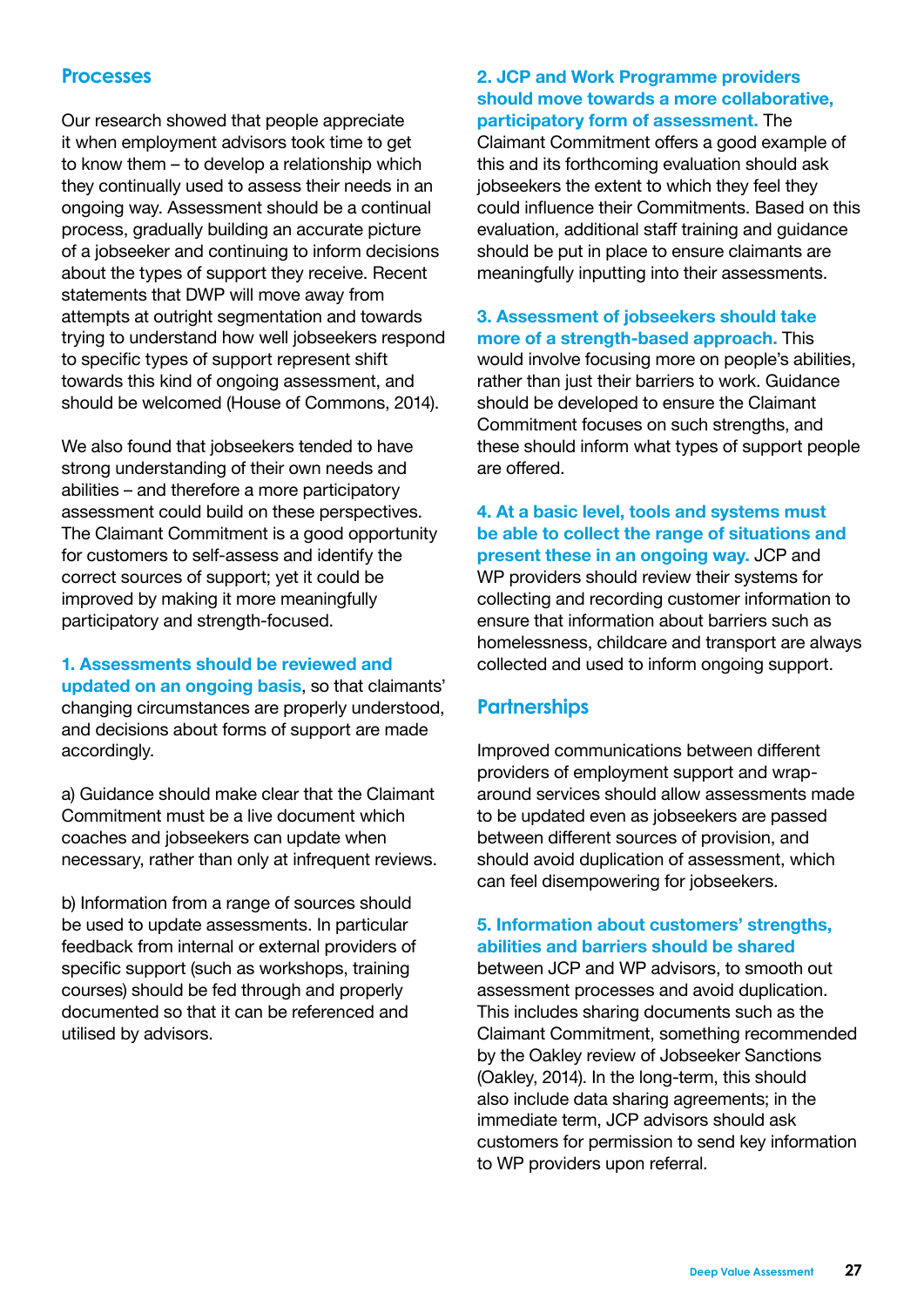#### **6. 'Warm handovers' should be implemented**

between JCP and contracted employment provision, so as to minimise duplication of assessment. Aligned and improved Customer Management Systems, together with data sharing mechanisms, can help with this.

**7. 'Lead advisors'** (see point 9 below) **should ensure that staff at all levels can network and build a good working knowledge of available local provision to refer to.** Once customers have been referred to internal or contracted provision, advisors should stay in touch with the provider and use evaluative information to further improve assessment of the customer's strengths and needs.

# **Staff**

Frontline staff are key to ensuring assessment works, and they should be encouraged – through training and networking – to assess for jobseekers' strengths and needs in an ongoing way. While regulations allow for jobcentre coaches to use a degree of flexibility in their approach, our research found that staff could usefully be encouraged to make greater use of this. Encouraging fuller training about the discretion that coaches can apply should encourage more effective assessment to be used.

# **8. JCP and WP providers should provide additional training to encourage staff to undertake ongoing assessment of customers' strengths and needs.**

a) JCP should receive further guidance about the discretion they can use in their approach with jobseekers, and the importance of proper and full assessment to enable such an approach to be taken.

b) Some of this training should focus on enabling staff to handle more sensitive and specialist issues that may arise through assessments. Advisors identified as supporting specialist needs through the JCP Social Justice agenda are welcomed, but they must be trained properly and competent at supporting other members of the team on these issues.

c) JCP and WP providers should ensure they facilitate uptake of such training and should utilise feedback from customers to identify staff who might benefit from training in assessment.

With jobcentres having more control over their staff structures, many have removed specialist advisors, and are instead looking to train all advisors to understand a wider range of barriers, including sensitive and complex issues. This has the potential to allow all staff to assess for the varied sets of barriers that jobseekers have. However, frontline staff told us there was a real risk of losing detailed knowledge of specific barriers – such as disabilities, homelessness or lone parenthood – and how to assess for them. Staff instead cited effective team working and 'lead advisors' as a way to improve understanding and efficiency – particularly through pooling different specialist knowledge.

**9. Jobcentres and Work Programme providers alike should appoint 'Lead Advisors' for specific areas** (such as disabilities, mental health, etc).

a) Other advisors should feel confident to ask for support from these individuals and given time to seek appropriate advice.

b) These lead advisors should be responsible for building partnerships at district level to allow for good understanding of different customer groups' needs, strengths and barriers, as well as local referral options and means of providing support.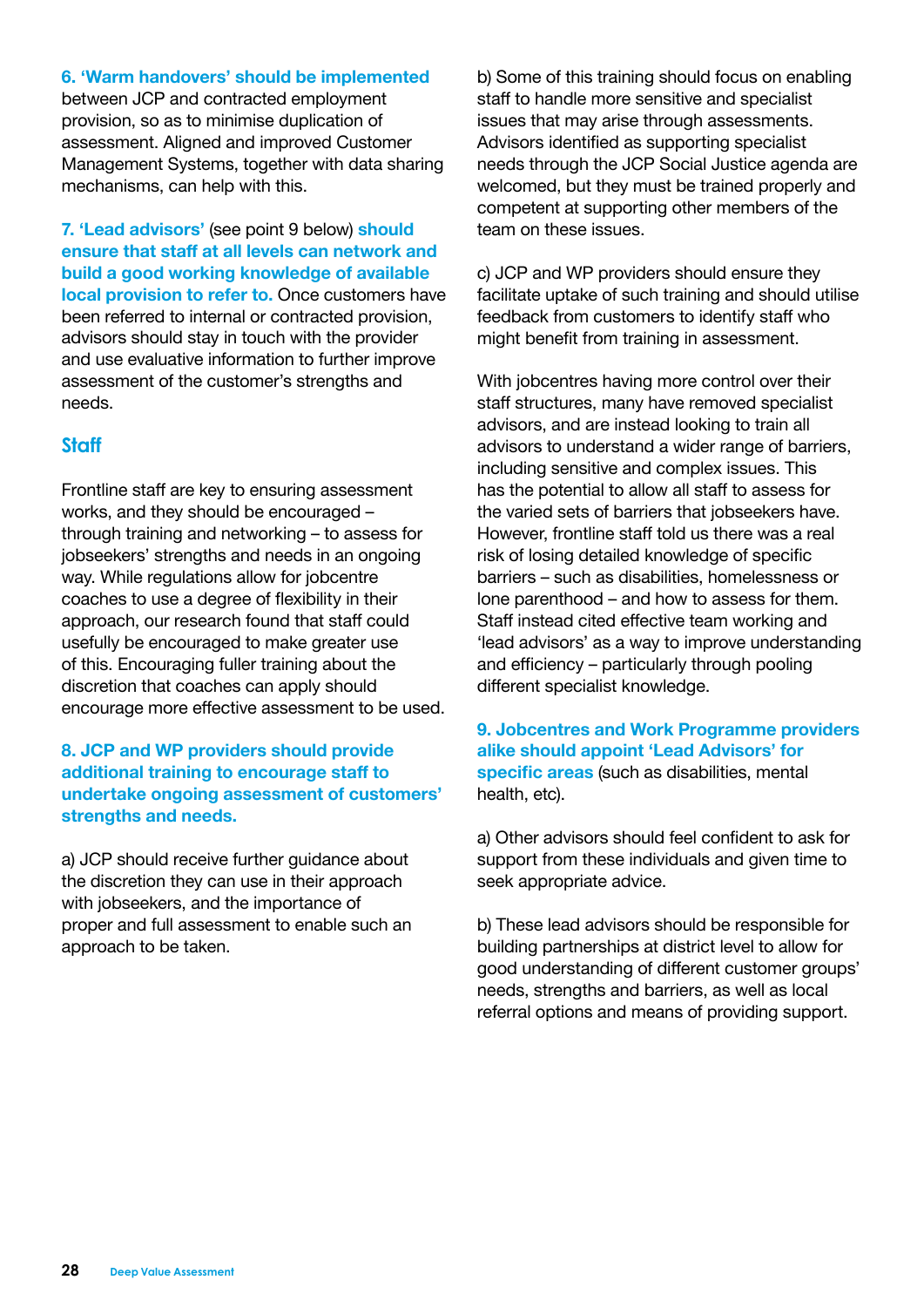# **Relationships**

The research found that Deep Value relationships between jobseekers and advisors are important. Previous work by Community Links has found that 'strong human relationships between public servants and clients can nourish confidence, trust and self-belief'. Data from this project shows clearly that this applies to employability assessment: strong human relationships can make it more likely for information to be shared and problems to be uncovered. Participatory approaches to assessment which involve jobseekers in an equal relationship with professionals and enable them to contribute their own perspectives can mean that assessment is more successful and ultimately their needs are better met. The research found that current systems of assessment are too frequently onesided and disempowering, leaving jobseekers feeling uninvolved in the process.

Making sure jobseekers feel ownership over their assessment, and that they can build a strong, trusting relationship with a personal advisor is crucial. Adopting a participatory approach will by definition also ensure that customers are informed about assessments that have been made and their implications.

10. In order to allow for more empowering, participatory ways of doing assessment, **advisors and jobseekers should be encouraged to develop stronger, Deep Value relationships.** This should make jobseekers more likely to disclose strengths and barriers, and to improve overall assessment.

a) Changes which may enable the development of such Deep Value relationships should be trialled - including allowing jobseekers to choose which advisor supports them; or reducing advisors' responsibility for enforcing conditionality.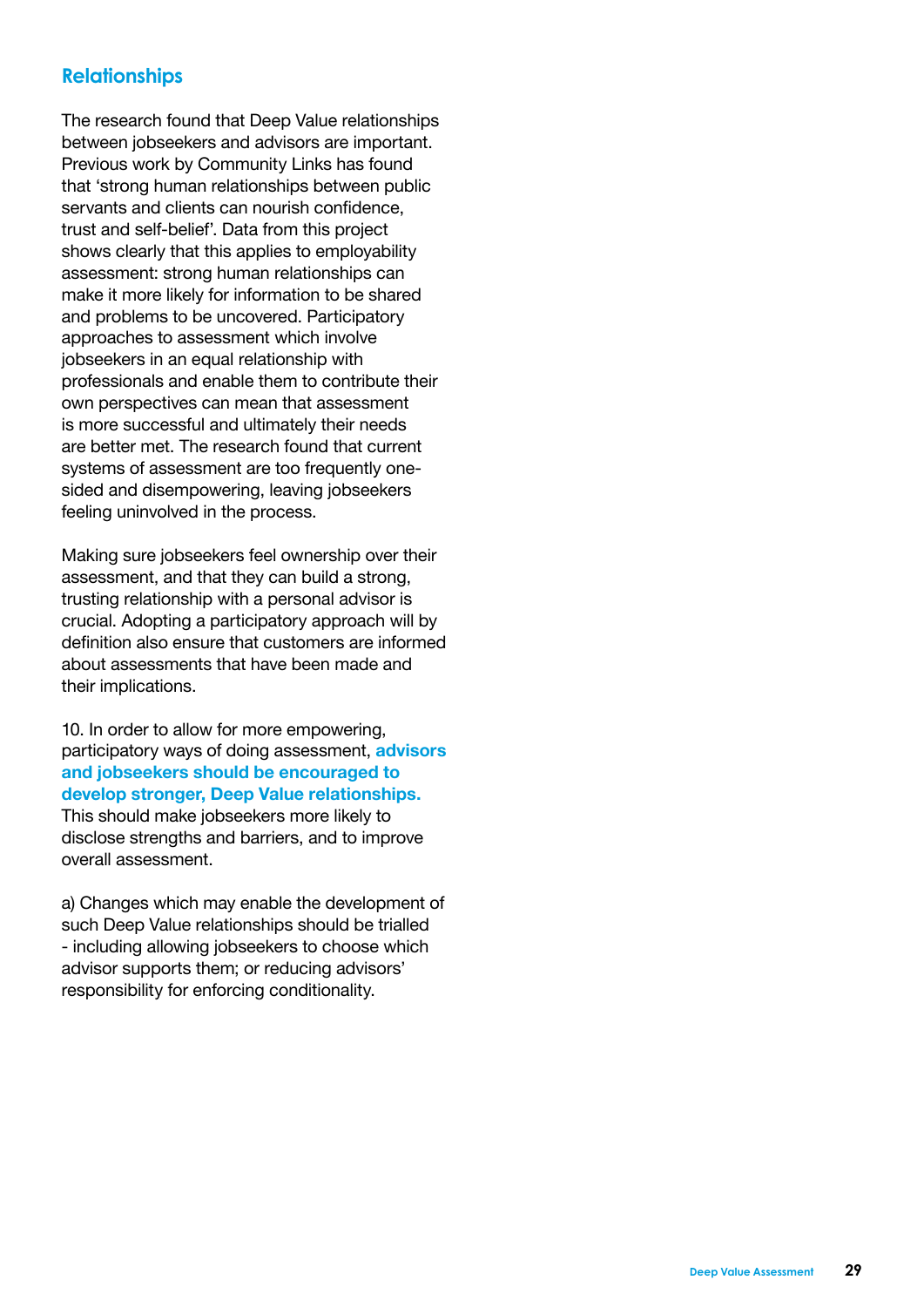# **Bibliography**

Barbour, A & Llanes, 2013, 'Supporting people to legitimise their informal business', York, JRF, available online at: www. jrf.org.uk/sites/files/jrf/small-business-formalisation-full.pdf

Behnke, M Frolich, S & Lechner, M, 2007, 'Targeting labour market programmes: results from a randomised experiment', *IZA Discussion Papers*, no. 3085

Bell, K & Smerdon, M, 2011, 'Deep Value: a literature review of the role of effective relationships in public services', London, Community Links, available online at: www.community-links. org/linksuk/?p=2367

Bellis, A, Oakley, J, Sigala, M & Dewson, S, 2011, 'Identifying claimants' needs: research into the capability of Jobcentre Plus advisers', DWP/Institute for Employment Studies, London, DWP, available online at: www.gov.uk/government/ uploads/system/uploads/attachment\_data/file/214522/ rrep748.pdf

Bimrose, J, Barnes, S, Brown, A, Hasluck, C & Behle, H, 2007, 'Skills diagnostics and screening tools: a literature review', DWP, research report no. 459, available online at: www2. warwick.ac.uk/fac/soc/ier/publications/2007/bimrose\_et\_ al\_2006\_rrep459.pdf

Blackburn, S, Heath, H, McCormack, B & Phair, L, 2004, 'Nursing assessment and older people: a Royal College Nursing toolkit', *Royal College of Nursing*, available online at: www.rcn.org.uk/\_\_data/assets/pdf\_file/0010/78616/002310. pdf

Challis, D, Clarkson, P, Williamson, J, Hughes, J, Venables, D, Burns, A & Weinberg, A, 2004, 'The value of specialist clinical assessment of older people prior to entry to care homes', *Age and Ageing*, 33, 25-34

Challis, D, Clarkson, P, Hughes, J, Abendstern, M & Sutcliffe, C, 2007, 'A systematic evaluation of the development and impact of the Single Assessment Process in England: Volume 6 - Final overview report', Manchester, PSSRU, available online at: www.pssru.ac.uk/pdf/MCpdfs/SAPfr.pdf

Coleman, N & Parry, F, 2011, 'Opening up work for all: the role of assessment in the Work Programme', *Inclusion*, London [available at: www.cesi.org.uk/sites/default/files/publications/ CESI\_opening\_up\_work\_assessment.pdf]

Council for Social Action, 2009. Time Well-Spent: The importance of the one-to-one relationship between advice workers and their clients. London: Community Links.

Department of Education, Employment, and Workplace Relations, 2012, 'Job Seeker Classification Instrument - Factors and Points', *Australian Government*, available online at: www.docs.employment.gov.au/system/files/doc/other/ job\_seeker\_classification\_instrumentfactors\_and\_points.pdf

Department of Health, 2002, *Guidance on the Single Assessment Process for Older People*, London, Department of Health, available online at http://webarchive. nationalarchives.gov.uk/20130107105354/http://www.dh.gov. uk/prod\_consum\_dh/groups/dh\_digitalassets/@dh/@en/ documents/digitalasset/dh\_4012289.pdf

Department of Work and Pensions (2013) *Simplifying the welfare system and making sure work pays* available online at: www.gov.uk/government/policies/simplifying-the-welfaresystem-and-making-sure-work-pays/supporting-pages/ introducing-the-jobseekers-allowance-claimant-commitment

Employability Profiling Toolbox, 2005, available online at www.doku.iab.de/veranstaltungen/2005/profiling2005\_dlma\_ dk\_paper.pdf

Employment Related Services Association, 2013, 'Evolution not Revolution: Recommendations for the future provision of employment support for the long term unemployed', available online at: www.ersa.org.uk/documents/evolutionnot-revolution

Harries, E, Kail, A, Ni Ogain, E, 2014, 'The Journey to Employment (JET) framework)', NPC, available online at: www.thinknpc.org/publications/the-journey-to-employment/

House of Commons, 2013, 'Role of Jobcentre Plus in the reformed welfare system: Government Response to the Committee's Second Report of Session 2013–14'. London: The Stationary Office. Available online at: www.publications. parliament.uk/pa/cm201314/cmselect/cmworpen/1210/1210. pdf

Howard, P, 2009, 'Improving the prediction of re-offending using the Offender Assessment System', *Ministry of Justice*, available online at: www.webarchive.nationalarchives.gov. uk/20110201125714/http://www.justice.gov.uk/publications/ docs/oasys-research-summary-02-09.pdf

Larsen, A & Birgitte, A, 2011, 'Employability Profiling System - The Danish Experience', *The National Labour Market Authority*, available online at: www.ec.europa.eu/social/BlobS ervlet?docId=7584&langId=en

Leeds City Council, 'The Single Assessment Process', Available online at: www.leeds.gov.uk/docs/single%20 assessment%20process%20leaflet.pdf

Matty, S, 2013, 'Predicting likelihood of long-term unemployment: the development of a UK jobseekers' classification instrument', London, DWP, available online at: www.gov.uk/government/uploads/system/uploads/ attachment\_data/file/210303/WP116.pdf

McDonald, C, Marston, G, & Buckley, A, 2003, 'Risk technology in Australia: the role of the Job Seeker Classification Instrument in employment services', *Critical Social Policy*, 23:4, 498-525

Miscampbell, G, 2014, 'Joined Up Welfare: The next steps for personalisation', London, Policy Exchange, available online at: www.policyexchange.org.uk/publications/item/joined-upwelfare-the-next-steps-for-personalisation?category\_id=24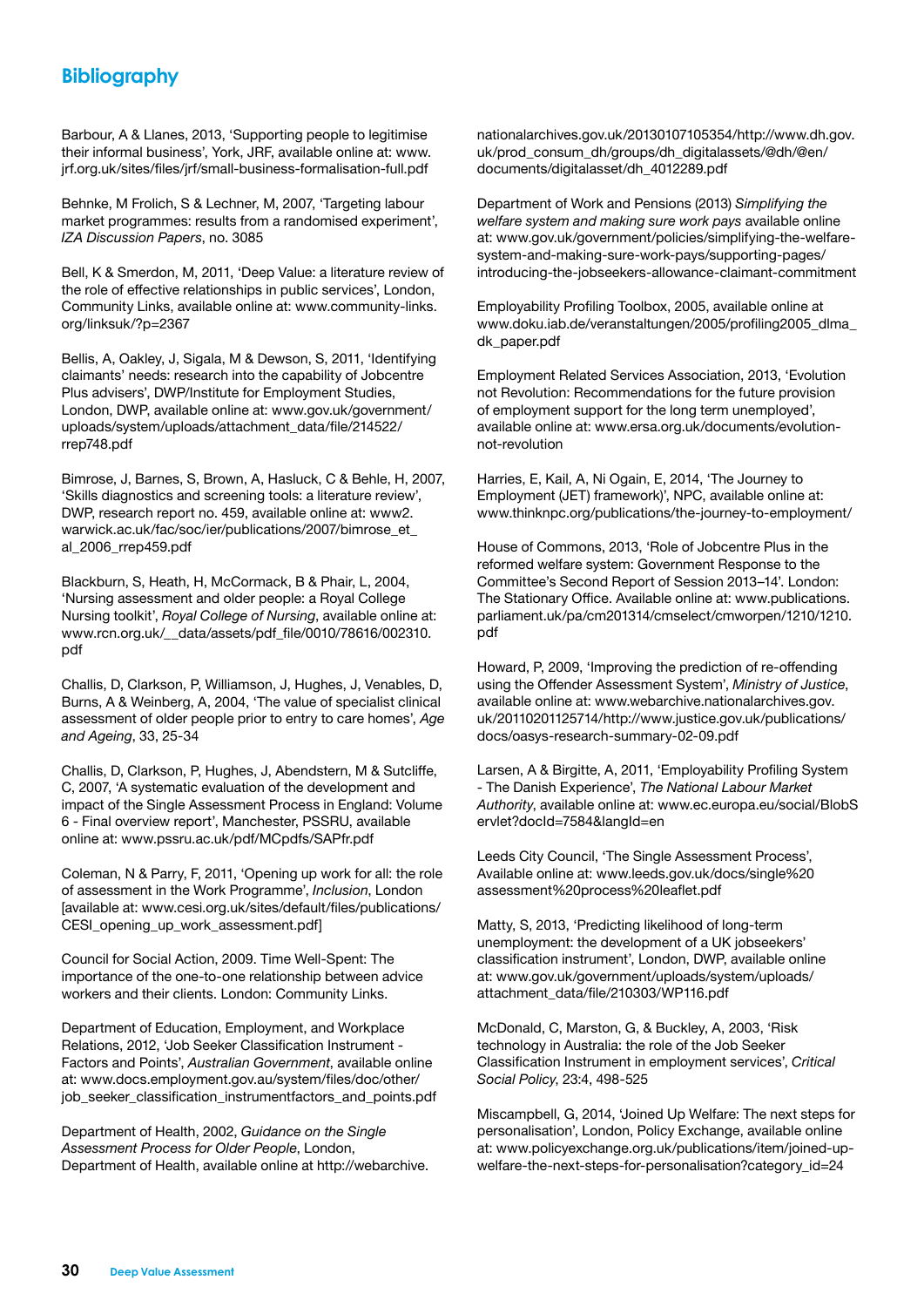Moore, R, 2009a, 'Predicting re-offending with the OASys self-assessment questionnaire', *Ministry of Justice*, available online at: www.webarchive.nationalarchives.gov. uk/20110201125714/http//www.justice.gov.uk/publications/ docs/oasys-research-summary-05-09.pdf

Moore, R, 2009b, 'The internal reliability and construct validity of the Offender Assessment System (OASys)', *Ministry of Justice*, available online at: www.webarchive.nationalarchives. gov.uk/20110201125714/ www.justice.gov.uk/publications/ docs/oasys-research-summary-06-09.pdf

National Probation Service, 2003, 'OASys: the new Offender Assessment System'

O'Connell, P.J., McGuinness, S & Kelly, E, 2012, 'The Transition from Short- to Long-term Unemployment: A Statistical Profiling Model for Ireland', *The Economic and Social Review*, 43:1, 135-164

Oakley, M, 2014, 'Independent review of the operation of Jobseeker's Allowance sanctions validated by the Jobseekers Act 2013', available online at: www.gov.uk/government/ publications/jobseekers-allowance-sanctions-independentreview

Productivity Commission, 2002, 'Independent Review of the Job Network', Canberra, AusInfo, available online at: www. pc.gov.au/\_data/assets/pdf\_file/0018/54333/jobnetwork.pdf

Shaw Trust, 2013, 'Making work a real choice', available online at:

www.shaw-trust.org.uk/media/294384/making\_work\_a\_real\_ choice - where\_next\_for\_specilist\_disability\_employment support\_pdf\_1mb.pdf

Suleiman, R, 2014, 'Stepping Stones: the role of the voluntary sector in future welfare to work schemes', London, NCVO, available online at: www.ncvo.org.uk/images/documents/ about\_us/media-centre/stepping-stones-vol-sec-andwelfare-to-work-work-schemes-jul-2014.pdf

Work and Pensions Committee, 2014, 'The role of the Jobcentre Plus in the reformed welfare system', available online at: www.publications.parliament.uk/pa/cm201314/ cmselect/cmworpen/479/479.pdf